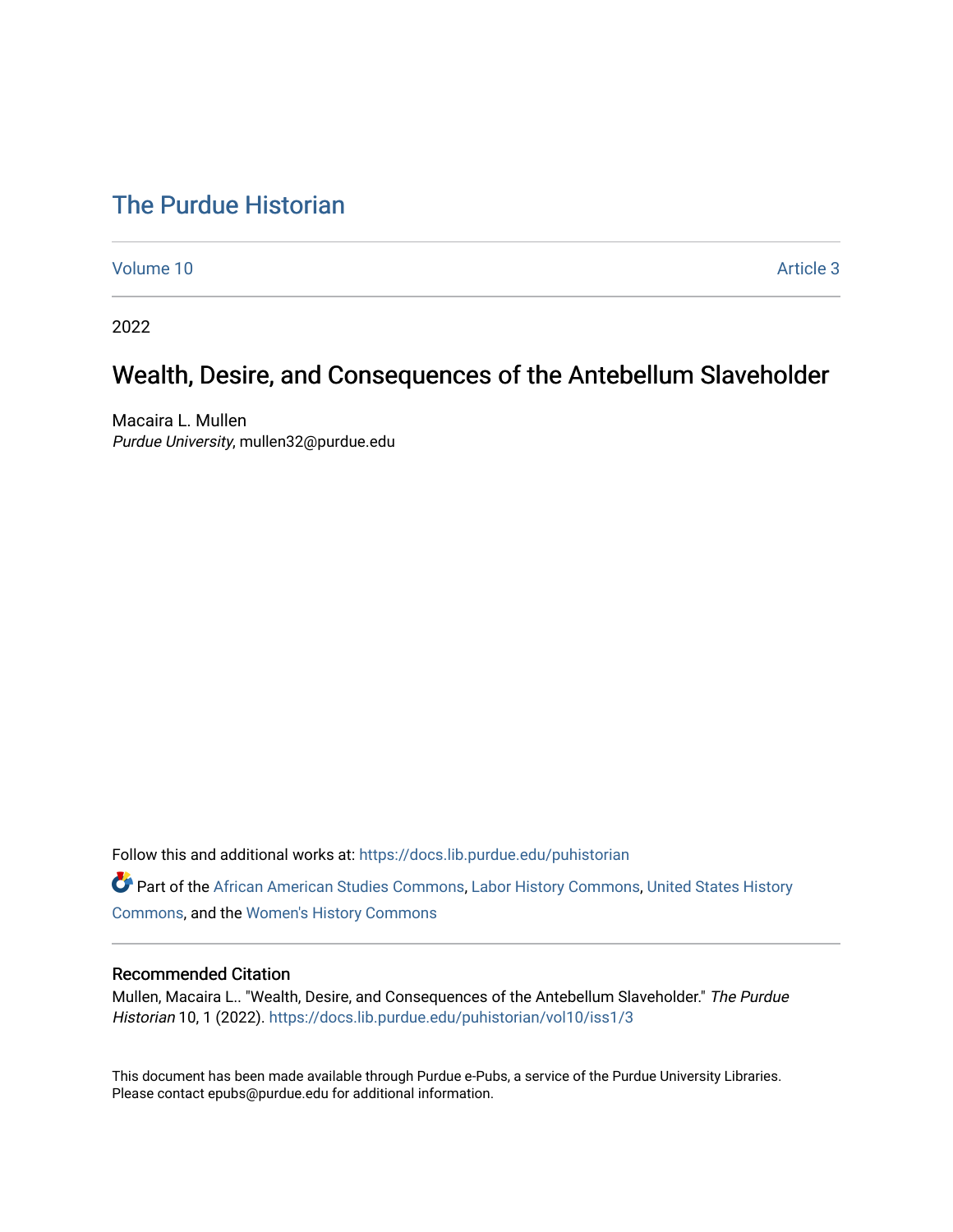#### **Macaira Mullen**

#### **3/23/22**

#### **Wealth, Desire, and Consequences of the Antebellum Slaveholder**

 In the United States' Declaration of Independence it articulates, "We hold these truths to be self-evident, that all men are created equal, that they are endowed by their Creator with certain unalienable rights, that among these are Life, Liberty and the pursuit of Happiness." Walter Johnson's book *Soul by Soul* delves deep into the "*Life Inside the Antebellum Slave Market*." The enslaved female's life was lived as the purchased property of a white slaveholding male. Several questions were raised in this book. What happened to the slaveholder and the female slave after purchase? What conflicted thoughts and actions grew out of the proprietary claims of the slaveholder and his enslaved African American female? Was there ever intimacy between the slaveholder and his enslaved female? This essay explores the conflicted thoughts and actions of the white slaveholding male and his black female slave.

 The slave market's business, as viewed by Walter Johnson, was all about "turning people into prices." The slave trader "packaged them for sale, gave attention to their presentation with dresses, shoes, stocking, and head coverings for the women."<sup>1</sup> The slave traders dressed, calculated a dollar price and sold his "wares" to buyers whose self-interests directed their purchases. The purchase of slaves held many possibilities in the slaveholder's mind. " Johnson expands upon these possibilities, "fields full of productive hands and a slave quarter that reproduced itself, of well-ordered households and of mansions where service was swift and polished." The slaveholder dreamed of beating, healing, and sleeping with the slaves; perhaps they imagined that their slaves loved them. Finally, Johnson proposed they "imagined who they

<sup>&</sup>lt;sup>1</sup> Walter Johnson, *Soul By Soul: Life Inside the Antebellum Slave Market.* (Cambridge: Harvard University Press, 1999), 118, 120.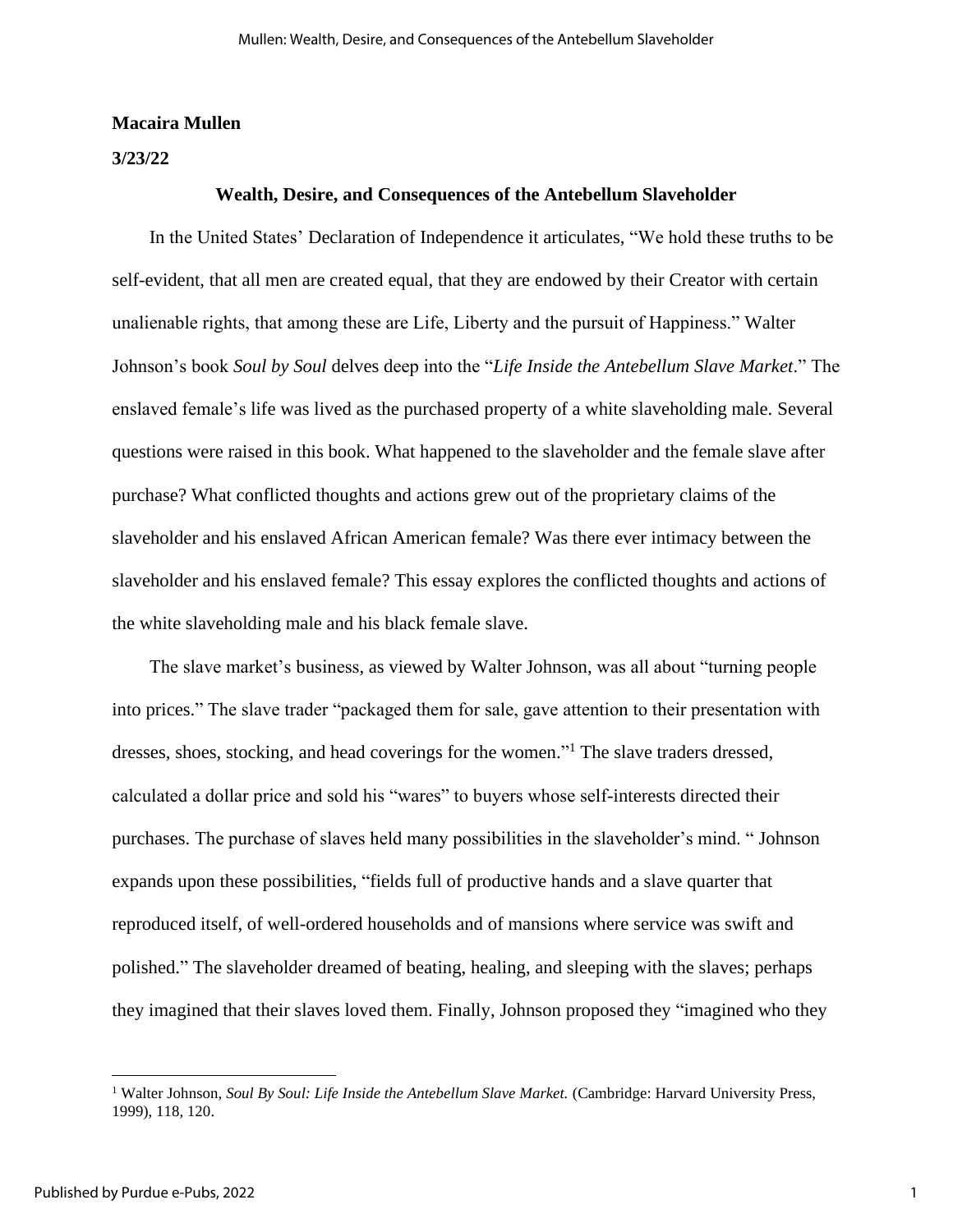could be by thinking about whom they could buy."<sup>2</sup> A non-slaveholder could purchase slaves to increase his standing in society with the hopes of becoming a member of the South's upper class. Owning slaves suggested that he was doing well financially; and that he and his family were not bound to the hard work that his slaves endured.

 At the slave market, traders packaged for sale, "Fancy Maids, or Fancy Girls." Such light skinned women and girls, (usually mixed race) were promoted as polite, young and pretty. Historian Brenda Stevenson estimates that light skin color added over 5.3 percent to the female's price, but less than half as much to the price of enslaved males."<sup>3</sup> That white slaveholders were willing to pay much more for a light skinned female gives some understanding of the slaveholder's thoughts. The slaveholder's purchase "showed that they had the power to purchase what was forbidden, the audacity to show it off and they publicly flirted with the boundaries of acceptable sociability."<sup>4</sup> Slaveholder could purchase high-priced females to satisfy their sexual desires. If this impregnated her, the child would be even lighter skinned and more valuable monetarily as slave property. A female child would bring even a higher price.<sup>5</sup> The purchase of a "Fancy Maid" drew lots of attention at the slave market but at home it was kept secret.

 The slaveholder purchased his enslaved female as consumable property but also as a person. Kimberly Brown suggests "Willing or not, aggressive or submissive, the female slave *is* a sexual body." 6 It was an investment that led to numerous choices and also presented contradictions to the slaveholder's thoughts and feelings about his female slave. In historian Neal Katyal's

<sup>2</sup> Johnson, *Soul By Soul,* 79.

<sup>3</sup> Brenda Stevenson, "*WHAT'S LOVE GOT TO DO WITH IT? CONCUBINAGE AND ENSLAVED WOMEN AND GIRLS IN THE ANTEBELLUM SOUTH." The Journal of African American History* 98, no. 1 (2013): 105. 4 Johnson, *Soul By Soul*, 114.

<sup>5</sup> Stevenson, "WHAT'S LOVE GOT TO DO WITH IT?" 125.

<sup>6</sup> Kimberly Juanita Brown, "Black Rapture: Sally Hemings, Chica Da Silva, and the Slave Body of Sexual Supremacy." *Women's Studies Quarterly* 35, no. 1/2 (2007): 45.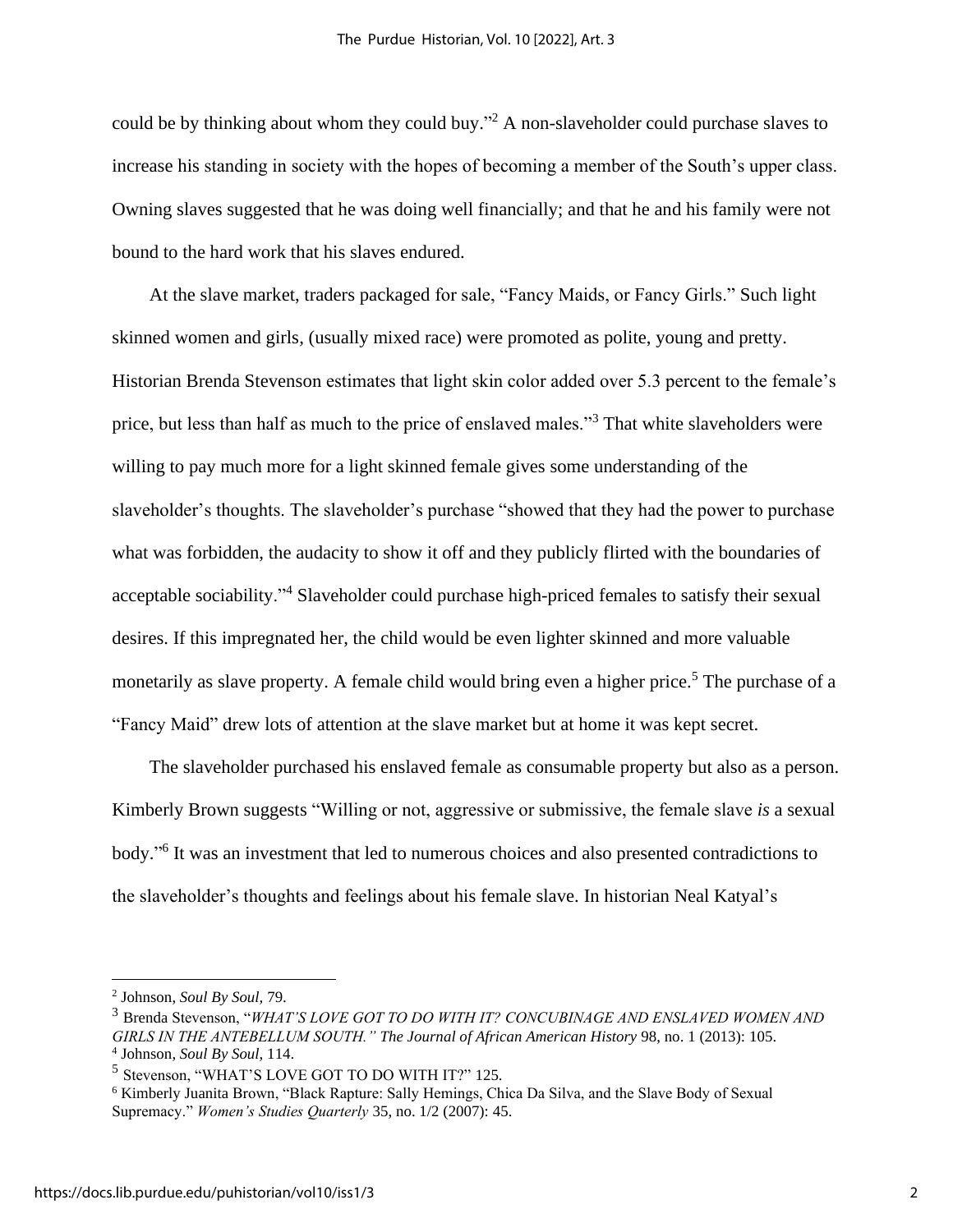opinion, he views sexual exploitation of a female slave "First, when she was being sold, potential purchasers could fondle and harass her. Second, her master could molest or rape her. Third, she could be forced to have sexual intercourse with family or friends of the master, or with other slaves."<sup>7</sup> The sons and friends of the slaveholder were often given the right to demand sex from the female slave, in other words "rape." That friends and heirs expected sex, was a tradition passed down from one generation of slaveholders to the next.<sup>8</sup>

 Women and girls were often raped and involuntarily forced to give birth to the babies of their rapist, who was often the slaveholder. Her reproductive capacities were used to re-populate slave laborers. Historian Darlene Clark Hine argues that once "slaveholders realized that the reproductive function of the female slave could yield a profit, the manipulation of the procreative sexual relations became an integral part of the sexual exploitation of the female slave."<sup>9</sup> Sexual relationships, between the slaveholder and his enslaved female, were forced and viewed as the powerful against the powerless.

 Slaves knew that the slaveholder could punish them physically, at any time, for not following through on his demands. The female slave knew that to resist his sexual advances would be met with some kind of retaliation. She could be beaten, whipped, sent back to field work or raped. The powerless female was deemed the slaveholder's property to do with as he wished. Female slaves had no legal restitution against rape or an attempt of rape. If rape occurred by another white man, not by the slaveholder, the trespass was against the slave's master, not the woman. Sexual exploitation, as historian Peter Bardaglio suggests "allowed slaveholders to

<sup>7</sup> Neal Kumar Katyal, "Men Who Own Women: A Thirteenth Amendment Critique of Forced Prostitution." *The Yale Law Journal* 103, no. 3 (1993): 797.

<sup>8</sup> Stevenson, "WHAT'S LOVE GOT TO DO WITH IT?" 109.

<sup>9</sup> Darlene Clark Hine, "'Ar'n't I a Woman?: Female Slaves in the Plantation South': Twenty Years After." *The Journal of African American History* 92, no. 1 (2007): 17.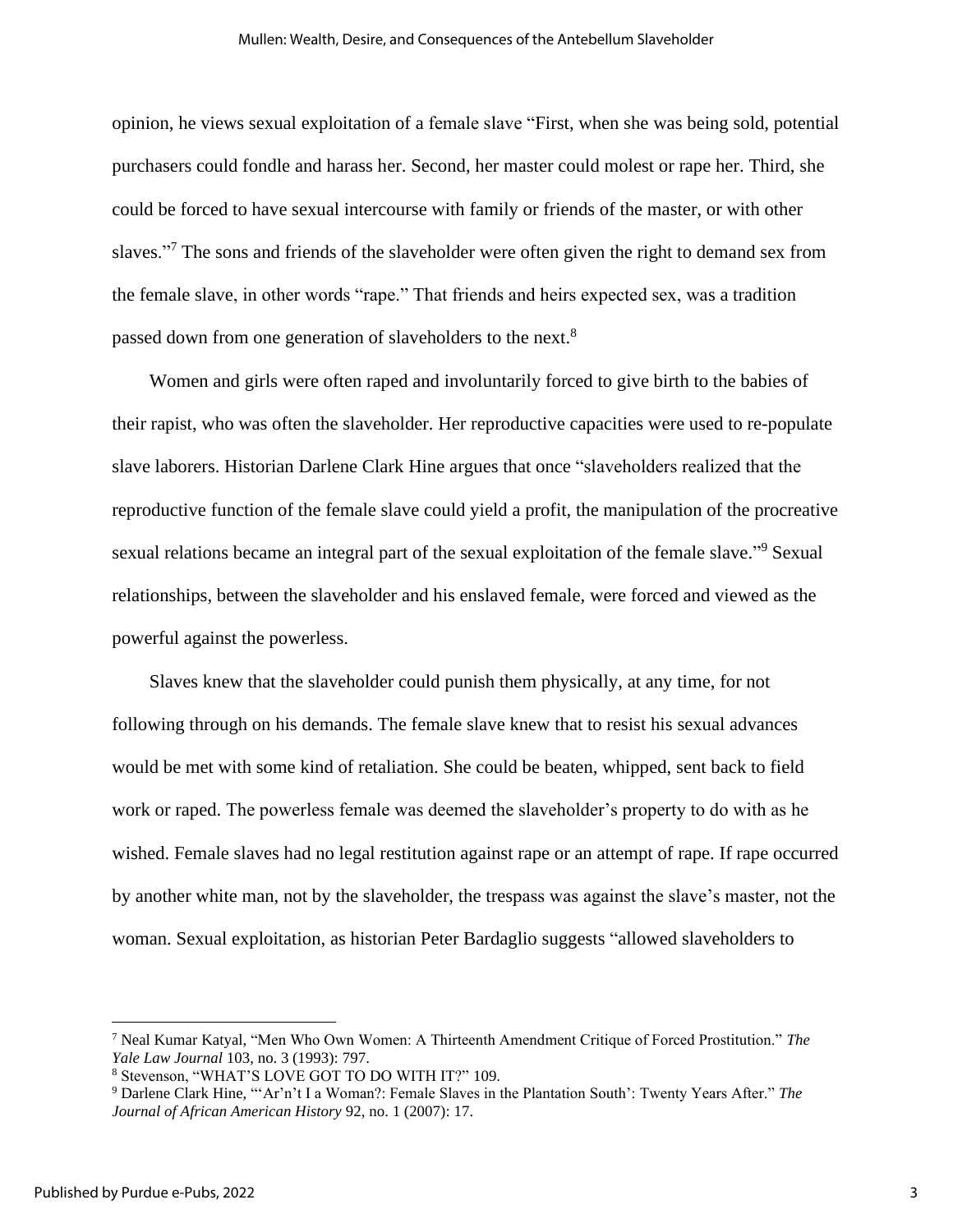further their social control over the slave community and served to increase the supply of labor, since they became the owners of any offspring resulting from these encounters."<sup>10</sup>

 A concubine submitted to the slaveholders illicit and sustained sexual contact because she had no freedom or choice to resist his sexual encounters. Slaveholders desired concubines, who were physically and intellectually superior with light skin-tone and straight hair. They wanted them to look like white women in how they dressed and spoke. This concubine could be the "Fancy Maid" that he purchased at market. Concubines were often young girls, who were already the slaveholder's property, who had recently reached puberty. "The cost of concubinage—monetary, social and moral--was high. When slaveholder, David Cook, needed quick cash to pay off his gambling debts, he rented his concubine and her children out for sex.<sup>11</sup> Stevenson adds that if the slaveholder was single, wealthy or socially unnoticed the concubinage relationship was not as problematic. Concubinage became more of a problem if the slaveholder was married and had social standing in the community.<sup>12</sup> Socially, the slaveholder lost standing when he kept a concubine. It went against morality for a slaveholder to have sex and/or a lasting relationship with anyone other than his wife.

 These miscegenetic relationships were condoned if they were kept secret. This allowed the slaveholder's family to be kept from scandal and from the news that his sexual relations with his female slave would cause. The relationship between the slaveholder and his female slave was not supposed to exist or transform into an affectionate relationship, but it sometimes did. Slaveholders could treat their concubines with care and concern. His feelings bypassed his need

<sup>10</sup> Peter W. Bardaglio, "Rape and the Law in the Old South: 'Calculated to Excite Indignation in Every Heart.'" *The Journal of Southern History* 60, no. 4 (1994): 757.

<sup>11</sup> Louisa Picquet and Hiram Mattison, The Octoroon: Or Inside Views of Southern Domestic Life, electronic edition, Manuscripts, Archives & Rare Books Division, (accessed 13 January 2011): 10.

<sup>12</sup> Stevenson, "WHAT'S LOVE GOT TO DO WITH IT?" 109-110.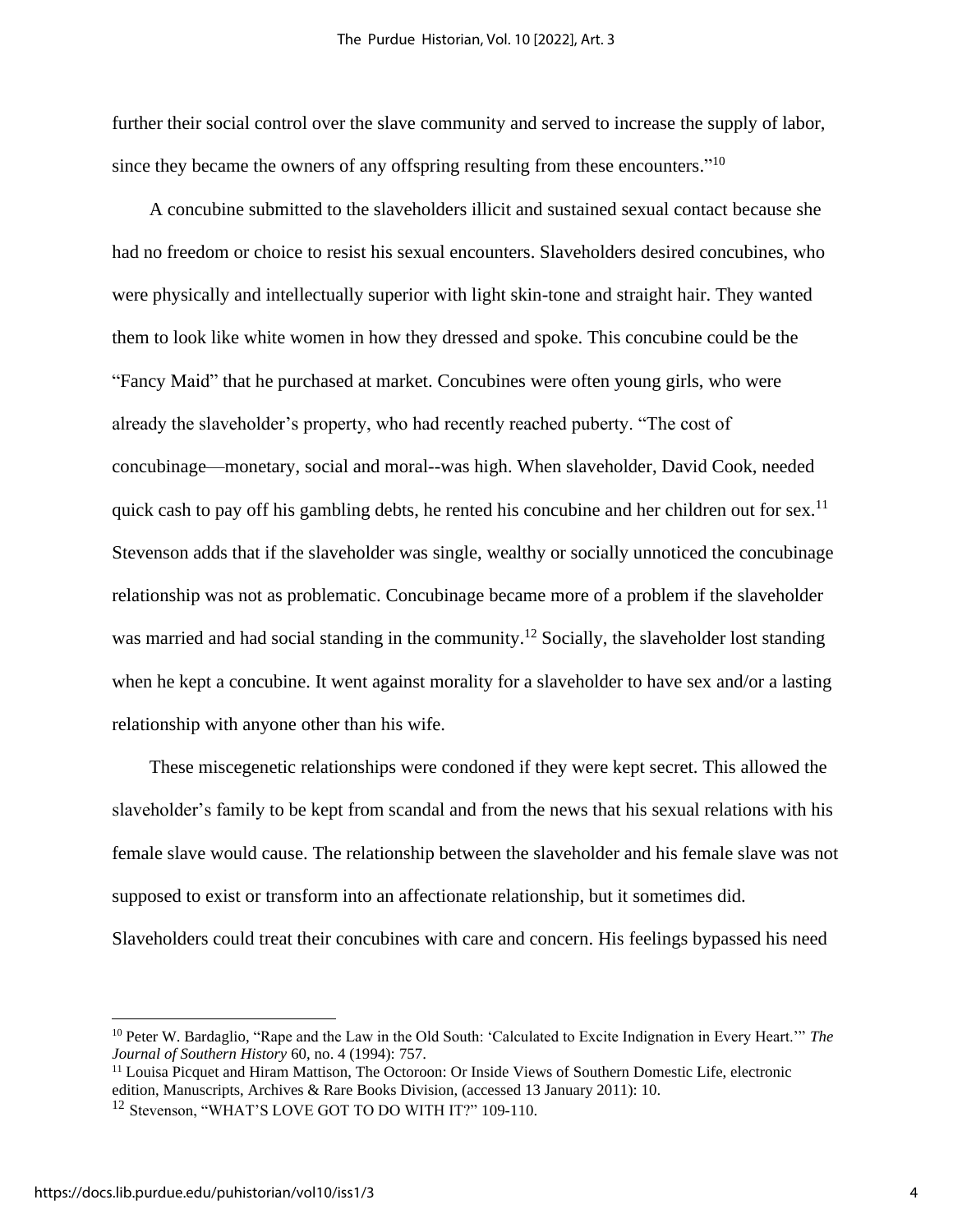for control and intimacy developed. Historian Eugene Genovese suggests that relationships were often consensual and based on mutual affection between master and slave.<sup>13</sup> These affectionate relationships frequently led to long-term "quasi-marriage" relationships. The  $9<sup>th</sup> US$  vice president, Richard Johnson, kept a common-law wife who was born an octoroon slave in Scott County, Kentucky.<sup>14</sup>

 The concubine who had the slaveholder's affection, often felt superior to the other slaves. These feelings distanced herself from the slaves and allowed her to have a more personal relationship with the slaveholder. "Some concubinage relationships obviously developed over time and could even imitate a marriage. The enslaved female could make significant gains with her slaveholder if she exhibited emotional attachment. She could gain financial support, better food, clothing, furnishings, and sometimes freedom for herself and her children."<sup>15</sup> Sometimes the slaveholder granted freedom to his concubine but there were legal restrictions. Historian Judith Schafer considers the view of the Louisiana Supreme Court. It adhered to the law in cases involving freedom to slave concubines. Freedom could be granted if the concubine and her children, if any, did not exceed one-tenth or one-fourth respectively of the slaveholder's total estate. <sup>16</sup>

 The concubine could somewhat control sexual desires in the slaveholder and make room for intimacy in that relationship. No first-hand quotes were found in reference to the intimate feelings he may have felt for his concubine. But what the slaveholder materially offered his

<sup>13</sup> Eugene D. Genovese, *Roll, Jordan, Roll: The World the Slaves Made*. (New York: Pantheon Books, 1974), 85. <sup>14</sup> M. Maillard (2014, February 03*) Julia Ann Chinn* (ca. 1790-1833). BlackPast.org.

https://www.blackpost.org/african-american-history/chinn-julia-ann-ca-17900-1833/. <sup>15</sup> Stevenson, "WHAT'S LOVE GOT TO DO WITH IT?" 117.

<sup>&</sup>lt;sup>16</sup> Judith K. Schafer, "Open and Notorious Concubinage': The Emancipation of Slave Mistresses by Will and the Supreme Court in Antebellum Louisiana." *Louisiana History: The Journal of the Louisiana Historical Association* 28, no. 2 (1987): 182.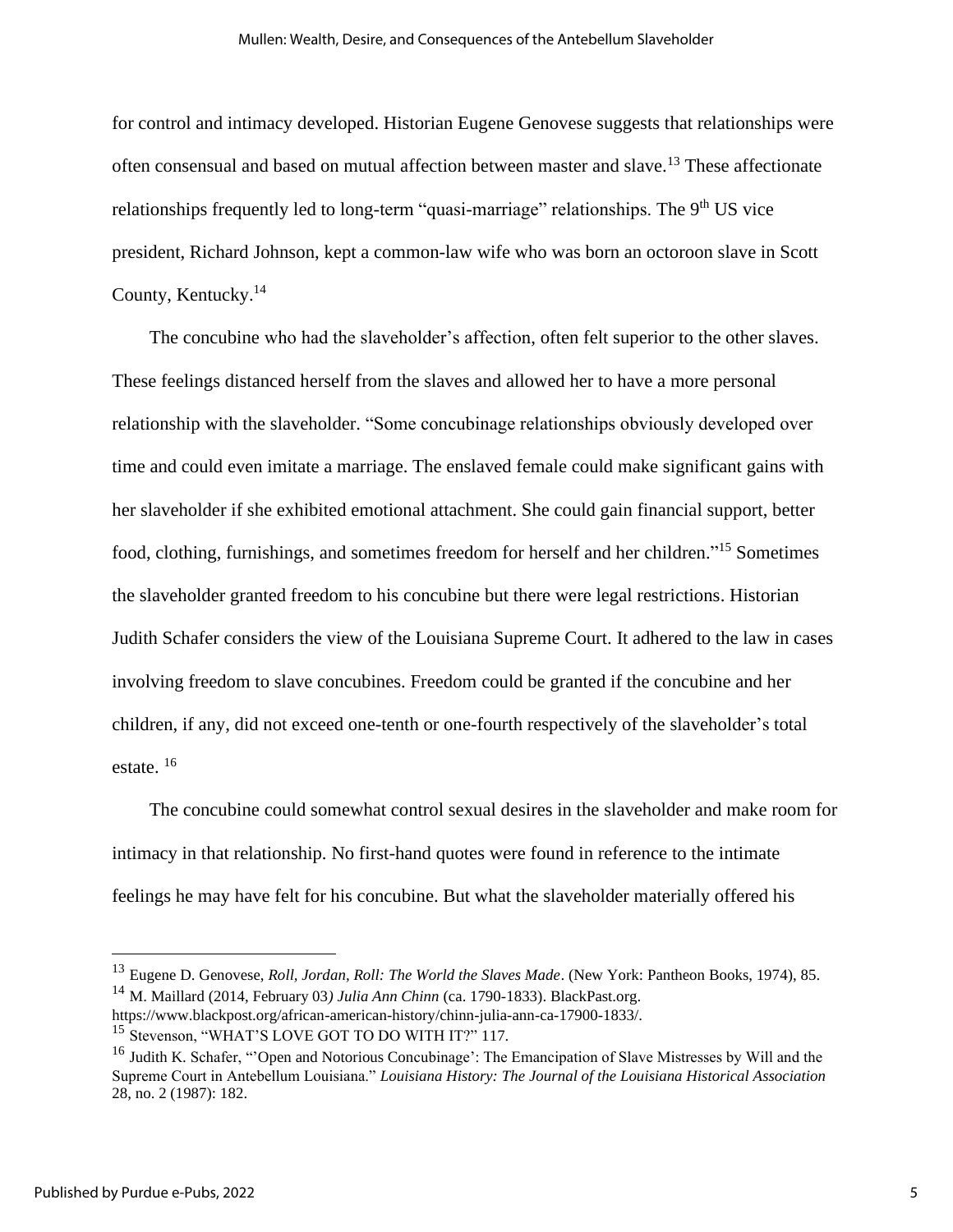concubine is somewhat telling of his affectionate feelings. This emotional attachments sometimes led to monetary allowances, better food, clothing, a little house of her own with furnishings. Historian Libra Hilde adds "While many white men in such unions developed affection for their enslaved concubines and children, these relationships started in and were based on a fundamental imbalance of power." <sup>17</sup> Slaveholders, at times, did not want the increased intimacy that his concubine tried to manipulate. To remedy this situation the slaveholder could sell her and the children. Affectionate relationships sporadically occurred, but they were always under the umbrella of coercion.

 Slavery's continuation depended upon the slave population to sustain itself through the reproduction capacities of the enslaved female. Tamura Lomax's historical view is that "It was the white woman's job to populate the world as well as it was the slave breeder's job to maintain the slave system.<sup>18</sup> It was cheaper to have female slaves give birth to slaves than to buy slaves at market. Women were viewed as a way to breed and grow a productive slave labor force. Sex went beyond satisfying sexual desires to satisfying the desire for financial gains. "This created the incentive to produce, raise, and sell enslaved children." <sup>19</sup> Slaveholders knew the consequences of siring illegitimate children with his concubine, and sometimes they were even willing to sell their own mixed-race children at market. There seems to be little affection between the slaveholder and his concubine when he believed it was appropriate to sell his own children. Mixed-race children meant big profits for the slaveholder. The purchase of mixed-race

<sup>17</sup> Libra R. Hilde, "Mortifications Peculiarly Their Own," In *Slavery, Fatherhood, and Paternal Duty in African American Communities over the Long Nineteenth Century,* Chapter 6, (2020): 197.

<sup>&</sup>lt;sup>18</sup> Tamura Lomax, "BLACK VENUS AND JEZEBEL SLUTS: Writing Race, Sex, and Gender in Religion and Culture." In *Jezebel Unhinged: Loosing the Black Female Body in Religion and Culture*. Duke University Press, (2018): 22.

<sup>&</sup>lt;sup>19</sup> Hilde, "Mortifications Peculiarly Their Own," 205.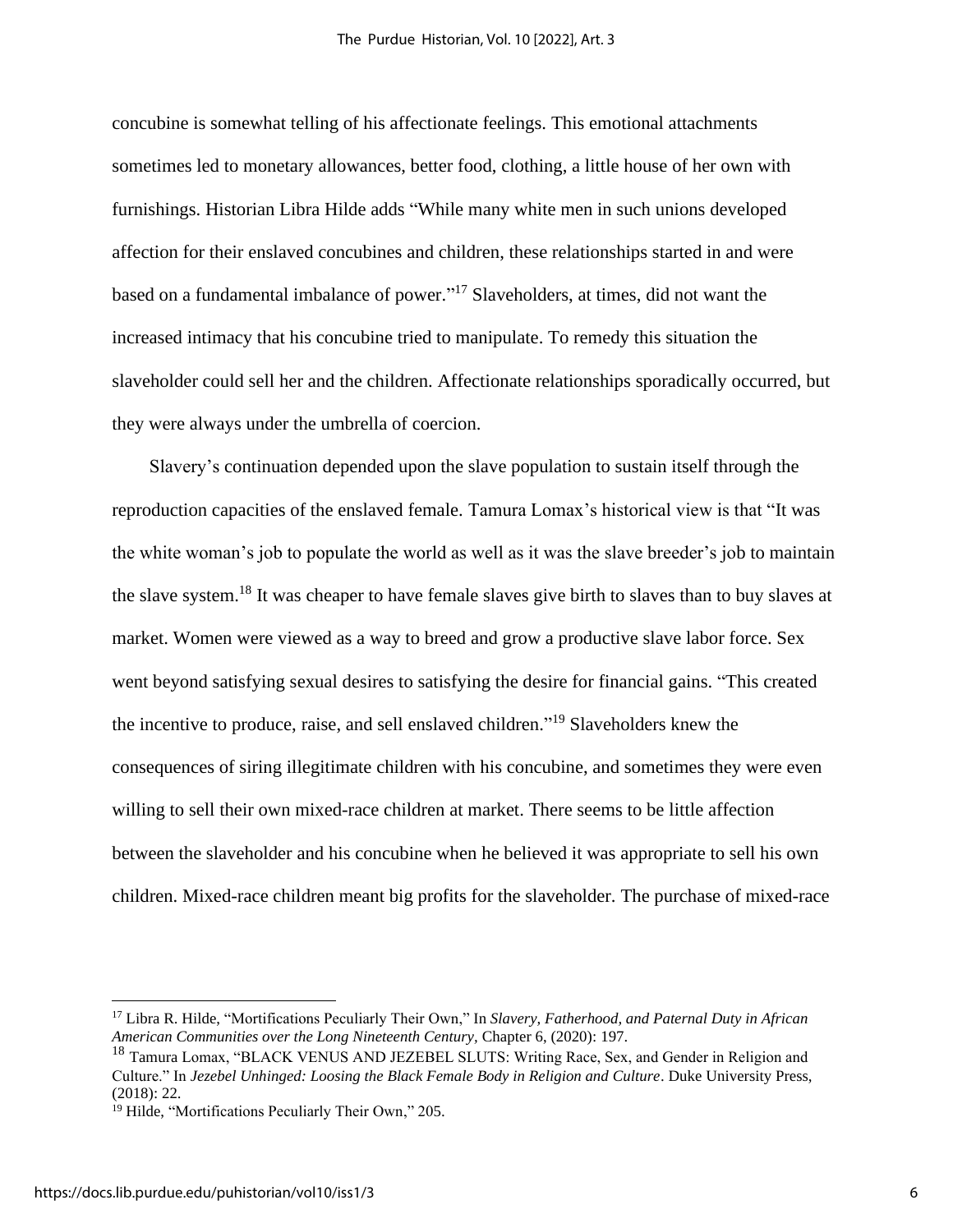female children kept sexual exploitation alive and thriving whether at the slave market or as a trade of slaves between plantations.

 The intentions of the slaveholder, after he brought his light skinned enslaved female home, affected his family dynamics. These sexual relationships were known to the slaveholder's wife and caused her emotional distress. The wife might physically punish the concubine, have violent arguments with their husband and sometimes asked for a divorce. Most often though, she kept quiet because, in the gendered decorum of the antebellum South, this was the proper thing to do. Stevenson's opinion is that "the slaveholder's relationship brought on humiliation and shame to his family and most likely a loss in their place in society. She could not defy her husband and it was also her duty to obey her husband. The code of silence prevailed.<sup>20</sup>

 It was the slaveholder's eventual decision in regard to which slave could marry whom. The slaveholder was economically dependent upon slave marriages and the offspring that they could produce. Speculation is that slaves were often forced to marry each other in order to produce children. In some cases, if a female slave cold not produce children and/or could not raise them through infancy she was forced to have sex with another male slave, a male slave who was known to produce children. In Lomax's article, she quotes an enslaved woman, Fannie Norman's words, "Twas de rule on many plantations in slave times dat de women can't have any regular husband. Dey an fo'ced to live wid de one Marster tells dem to an' m'ybe dey live first wid one an' tudder man." Lomax's findings suggest that the enslaved woman was forced to share and have multiple husbands.<sup>21</sup> The slave-husband was powerless to go against the slaveholder and suffered humiliation knowing that the slaveholder could use his wife sexually. Any subsequent children were raised to bring economic profit to the slaveholder either by sale or increasing his

<sup>&</sup>lt;sup>20</sup> Stevenson, "WHAT'S LOVE GOT TO DO WITH IT?" 112.

<sup>&</sup>lt;sup>21</sup> Lomax, "BLACK VENUS AND JEZEBEL SLUTS," 27. (The article has no footnotes.)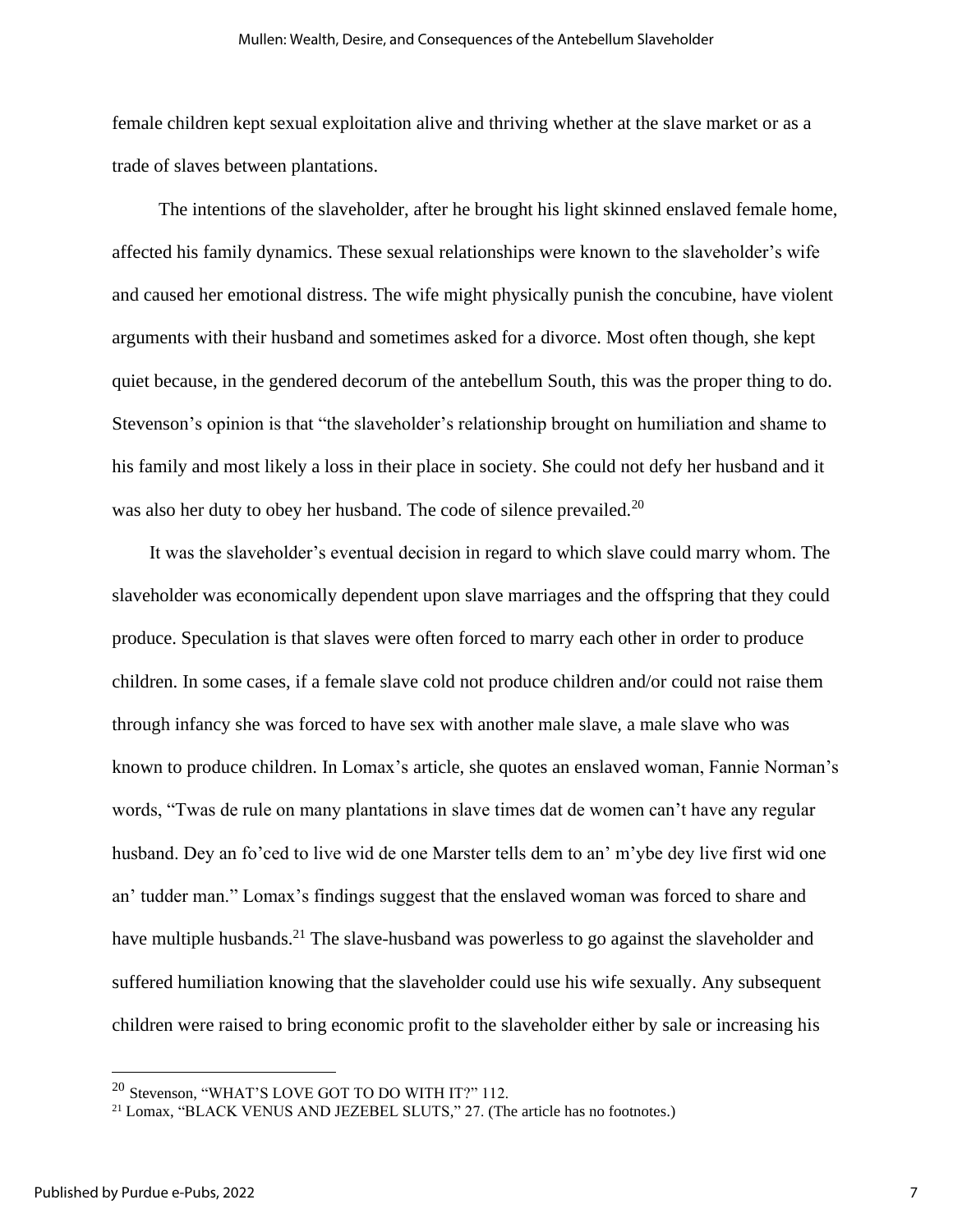slave labor force. The slaveholder treated his slave-breeding female as if she were an "animal" with no respect to her humanity. Lomax comments about the slaveholder's sexual politics which included black enslaved men who functioned as "circuit riders." They were males who were known to be good breeders and were sent from plantation to plantation to have sex with multiple enslaved women and girls.<sup>22</sup>

 The slaveholder's enslaved females were used and exploited as objects to bring economic gain. A commodity is an object, or a person, meant for trade who has monetary value. The commodified enslaved woman's value was the price that a slaveholder was willing to pay. Josh Cole's article expands upon Southern economy "Slavery was a major economic contributor to slaveholders in the antebellum South. Their livelihood depended on it, and slaves were exploited as much as possible in order to benefit their white masters."<sup>23</sup>

 Slavery reached beyond physical labor in the fields to the reproductive labor of enslaved females. The slaveholder envisioned and purchased her for sexual labor. He used her to satisfy his sexual urges, to supply the slave market or to continue his slave system. Historian Edward Baptist states that "The enslaved woman was a standardized object, a unit of trade, transparent in history, and ready for sale and use." The slave, or her offspring, were valuable in proportion to the amount of money they could bring at sale. "Slaves were treated by whites as "deanimated" commodities." that the purchase and commodification of a human being was purely represented by price and imagined as the self-controlled consumption of sexual pleasure.<sup>24</sup> Intimacy had no place in a society where a woman was bought as a commodity for sexual labor and was looked upon as chattel.

<sup>&</sup>lt;sup>22</sup> Lomax, "BLACK VENUS AND JEZEBEL SLUTS," 28. (This article has no footnotes.)

<sup>23</sup> Josh Cole, "The Excuse of Paternalism in the Antebellum South: Ideology or Practice?" *Historia*, issue 2006: 31. <sup>24</sup> Edward E. Baptist, "'Cuffy,' 'Fancy Maids,' and 'One-Eyed Men': Rape, Commodification, and the Domestic

Slave Trade in the United States." *The American Historical Review* 106, no 5 (2001): 1622, 1634, 1647.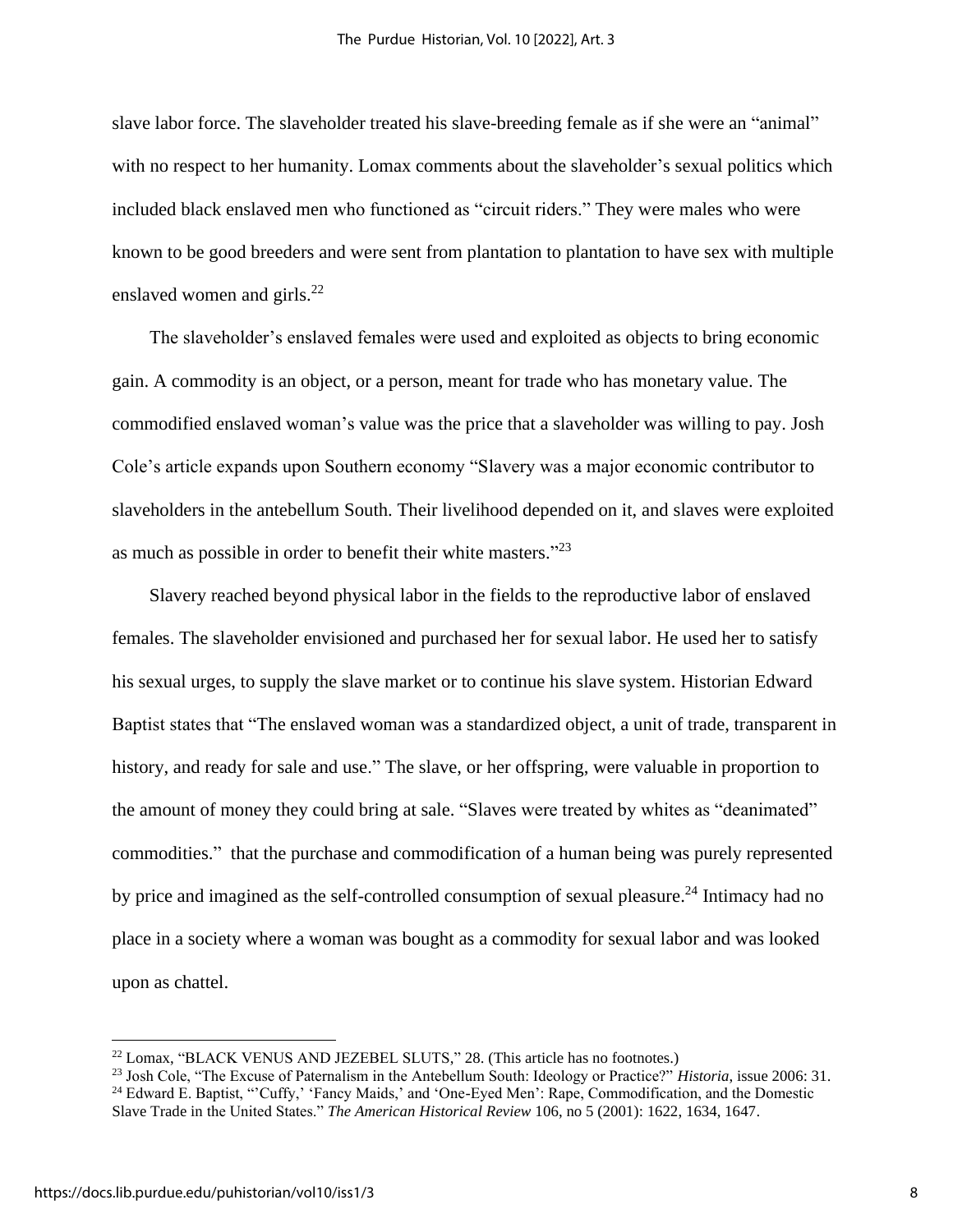What we might call intimacy seems unlikely where a slaveholder sells his own children to equip the slave market with a new generation of commodities and sexual fantasies. For the slaveholder, "every enslaved man, woman, and child was a repository of reproductive capital and a source of production."<sup>25</sup> The slaveholder's own personal desires mattered more than any of his chattel. Slaves were a commodity to bring profit. Genovese views the slaveholder's other costs. He paid for medical treatment to keep his female "property" healthy. He often bought insurance policies that insured against early death, for the recapture or replacement of runaways and care for the old and feeble slave.<sup>26</sup> Financial stability was placed above the enslaved population.

 A society's character is often shaped through social values. The ability to treat human beings as property, the racist beliefs about color differences and racial hierarchies were widespread and supported by the social institutions of the antebellum South.<sup>27</sup> Rich men and large plantation owners occupied the highest social plateau. Blacks were members of the lowestlow-class of southern society and scorned by the poor and those who didn't own property. Slaves were entirely without status. Wealth appears to have been the surest sign of social, and economic position in the antebellum South. White landowners thought that it was necessary to own slaves to increase their wealth and to demonstrate that they had a good social standing.

 The South's agricultural crops were tobacco, rice, sugarcane, and cotton. According to historian Edward Pessen, he estimates that the expanding walls of the world cotton market mainly determined the limits of the slave's exploitation.<sup>28</sup> To increase productivity of slave labor, more land was needed which, in turn, enabled the slaveholder to accumulate more wealth.

<sup>&</sup>lt;sup>25</sup> Baptist, "'Cuffy,' 'Fancy Maids,' and 'One-Eyed Men,"' 1647.

<sup>26</sup> Eugene D. Genovese, "The Medical and Insurance Costs of Slaveholding in the Cotton Belt." *The Journal of Negro History* 45, no. 3 (1960): 141.

<sup>&</sup>lt;sup>27</sup> Stevenson, "WHAT'S LOVE GOT TO DO WITH IT?" 103.

<sup>28</sup> Edward Pessen, "How Different from Each Other Were the Antebellum North and South?" *The American Historical Review* 85, no. 5 (1980): 1147.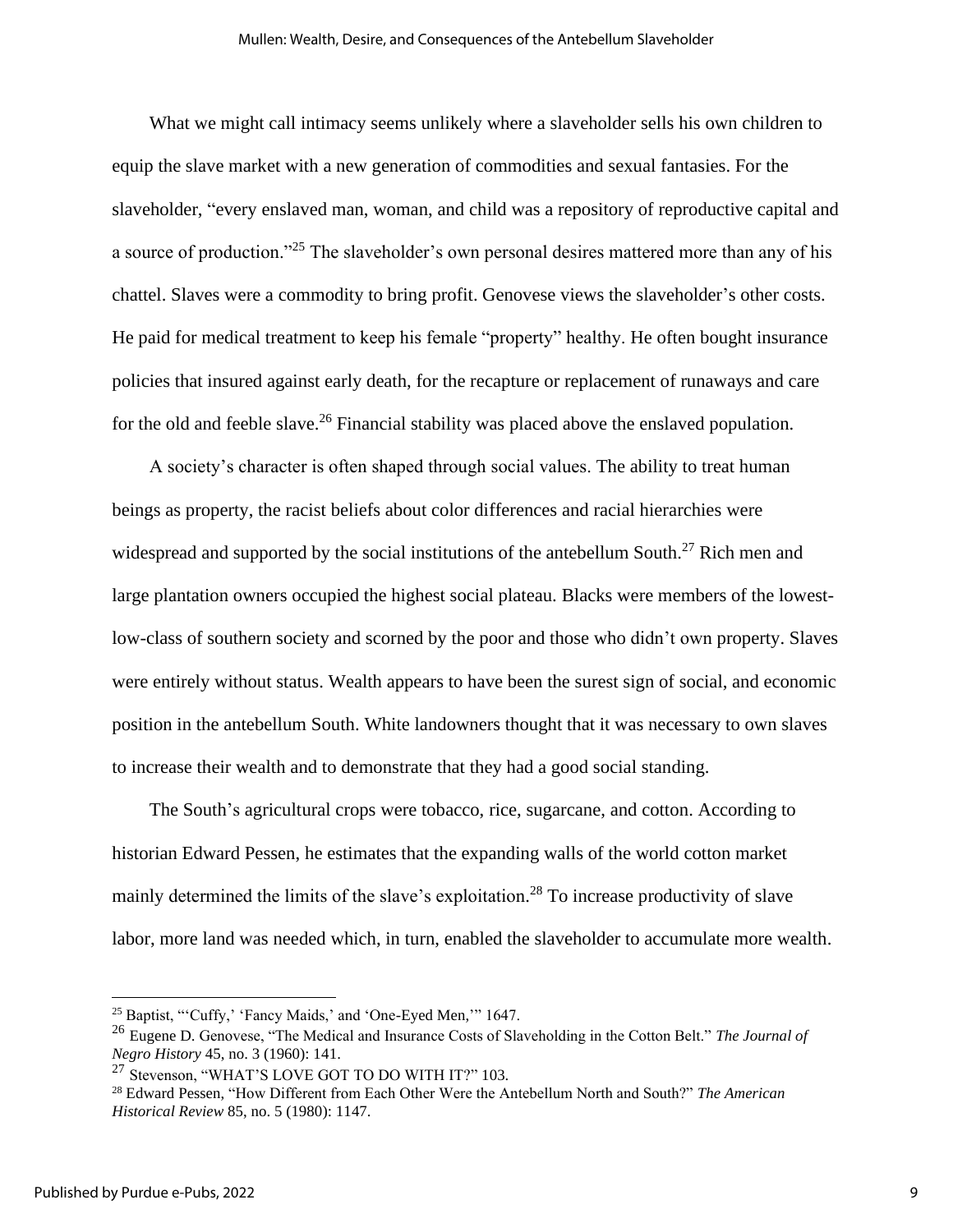Pessen adds statistics that before the Civil War, there were four million blacks in the South and they constituted one-third of the Southern population. And almost 95 percent of Southern blacks were slaves.<sup>29</sup>

 To get a glimpse into the thinking of a slaveholder and his actions, it is fascinating to see how history viewed the antebellum Southern slaveholder. One idea was that Southern gentlemen dueled, fought "tooth and nail" and whipped their slaves for discipline. Steven Hahn's view is "They viewed slaveholding gentry, as a breed apart; genteel and tyrannical, gracious and quick tempered, conscious of lineage and rank, jealous of their independence and prerogatives, perhaps overwhelmingly proud, and, above all, acutely sensitive to matters of personal and family honor."<sup>30</sup> This "rule of honor" had been around for centuries and seemed to be stable over time. Along with these characteristics, it remained that slaves were treated as property and that the interests of slaveholder was paramount, protected and socially accepted.

 Two societal traditions surfaced. The Christian tradition stressed gentility, being charitable and being of one mind about Christian beliefs. The other tradition stressed the ability to arrange and maintain relationships among people, groups, and the community. This enabled the rich slaveholders to preserve feelings of self-worth, prominence, and authority over others and the public. This led to acts of domination which fit right into the treatment of enslaved people by slaveholders. As Hahn suggests "White man's honor and black man's slavery became in the public mind of the South practically indistinguishable."<sup>31</sup>

 Two ideologies might have influenced the slaveholder's thoughts and actions. Patriarchy emphasizes lineage and leaving a legacy to heirs. The male is the head-of-the-household, has the

<sup>&</sup>lt;sup>29</sup> Pessen, "How Different from Each Other Were the Antebellum North and South?" 1121.

<sup>30</sup> Steven Hahn, Review of *Honor and Patriarchy in the Old South*, by Bertram Wyatt-Brown. *American Quarterly* 36, no. 1 (1984): 145.

<sup>31</sup> Hahn, Review of *Honor and Patriarchy in the Old South*: 146, 147.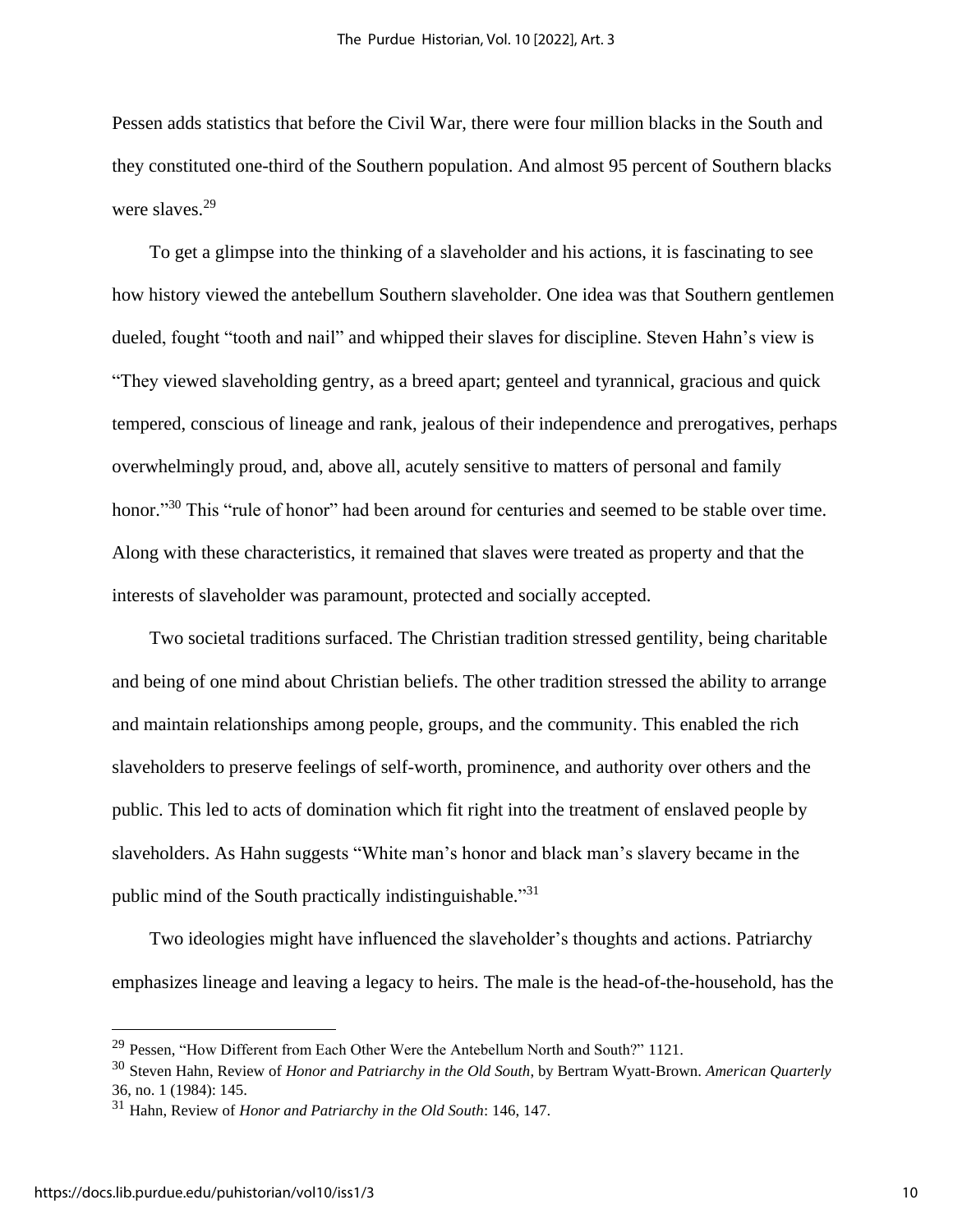power, and family lineage is passed down through him. Dominance was exercised by patriarchal control and power. His wife was subservient to him as well as his enslaved females. The slaveholder's "family," as seen through the eyes of patriarchy, included the enslaved. "Patriarchal authority, along with wealth, served as the bases of status and prestige."<sup>32</sup> It is easy to see how the slaveholder got visions of grandeur, the power to buy and control others to his advantage, and to treat his enslaved females as human property and not as human beings.

 The second ideology that might have influenced the slaveholder was paternalism. This suggests that the slaveholder took care of his slaves and that he acted in their best interest. He took total responsibility to feed them, clothe them, discipline them and even played a part in their Christian upbringing. The slaveholder often thought that it was his duty to lead his slaves on the "correct" path. Eugene Genovese introduced the concept of slaveholder paternalism in his 1975 book, *Roll, Jordan, Roll*. Paternalistic slaveholders took personal interest in the lives of their slaves and often became personally attached to them.<sup>33</sup> "Paternalism is a way of life that can involve harshness and may even involve cruelty so long as it is within the context of a strong sense of duty and responsibility toward those in dependent status."<sup>34</sup> As the slaveholder's land and the number of slaves under his "paternalistic" control increased, it was difficult to maintain the feelings and actions of the benevolent "father-figure." The concept of "father and family," ultimately, did not spill over to the enslaved, especially the females. It often eroded into forced sex between the powerful master and the powerless female slave. As sexual assault increased the system of paternalism ruptured. Paternalism no longer applied in situations where the slave felt forced to act on the desires of their master. Paternalism was an ideology where slaves were to be

<sup>32</sup> Hahn, Review of *Honor and Patriarchy in the Old South*, 146.

<sup>33</sup> Eugene D. Genovese, *Roll, Jordan, Roll*. (New York: Pantheon, 1975), n.p.

<sup>&</sup>lt;sup>34</sup> Genovese, "Roll, Jordan, Roll," 270.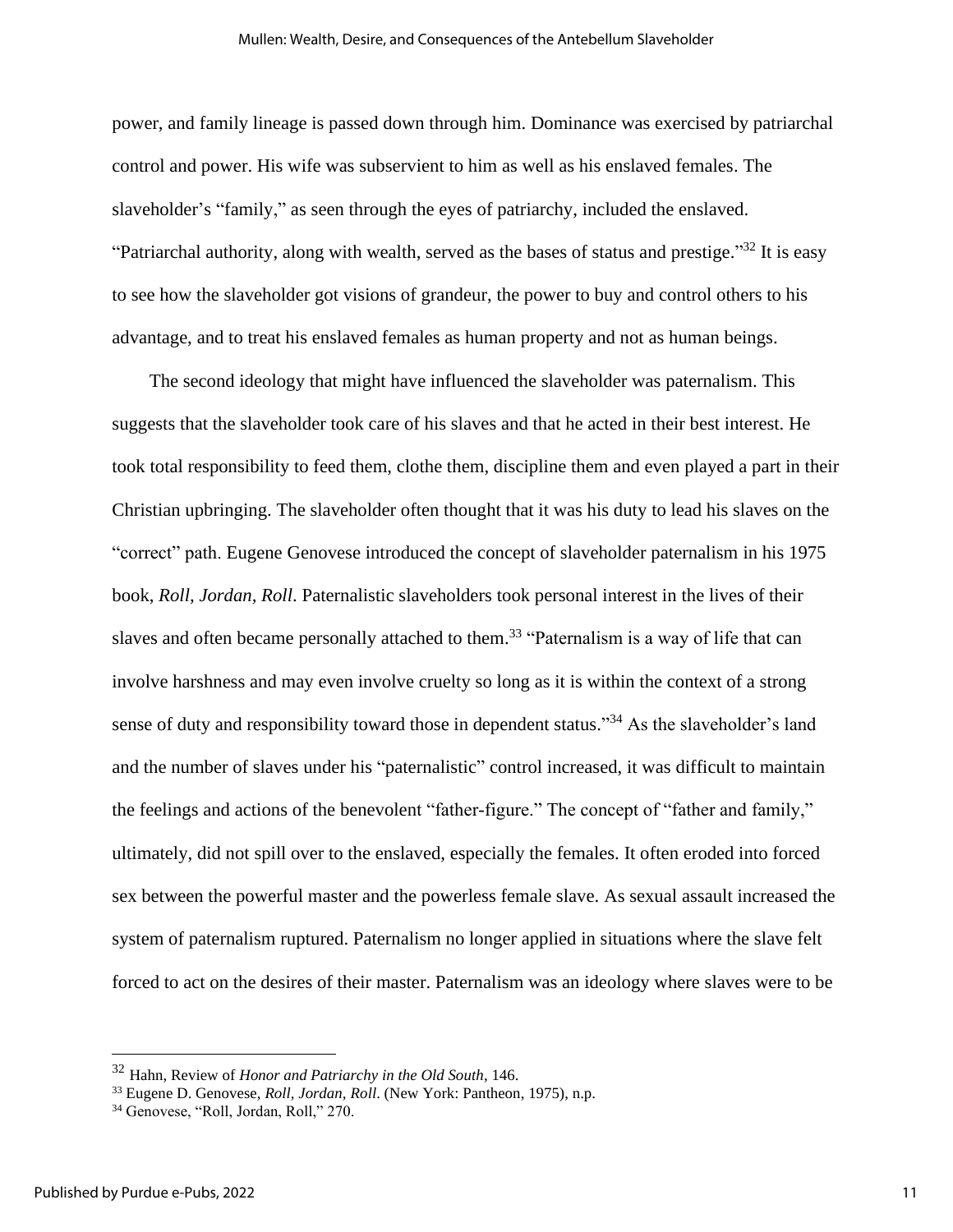treated fairly and as human beings. The way that the majority of masters treated their slaves did not reflect this mindset. "Paternalism allowed slaveholders to justify the sex exploitation of blacks in bondage."<sup>35</sup> Historian Allan Gallay adds, "It could not be proven that slaves benefited from the slaveholder "father-like" control and that there was any type of mutual obligations, on both parties, which was necessary for the system to work."<sup>36</sup> In reality, the slaveholder's enslaved were his property, and his thoughts of taking care of them as a father often eroded into less than humane treatment.

 Historian Andrew Fede suggests "Since slaves were both the most valuable and most coveted form of investment in the South, it was only natural that masters would also look to the law to protect their interests. Slave owners dominated politics and the economy of the antebellum South, and both the courts and legislatures were populated with individuals who were, at the least, sympathetic to the slave owning interests."<sup>37</sup> Legislators, and executive officials knew about the sexual undertone of slavery. The United States' president, Thomas Jefferson, kept a concubine. Jefferson's had a long-lasting sexual relationship with Sally Hemings, and six children were born. Even though Jefferson kept their relationship a secret it was later revealed that he arranged Sally's life so that he could have frequent, and intimate relations her. In this relationship, intimate feelings for her continued for four decades.<sup>38</sup>

 Female and male slaves were considered "chattel" and had no civil or legal rights over their bodies or protection from sexual exploitation. When a slaveholder raped his enslaved female, the law did hold him liable for his actions. Even though this belief was common throughout the

<sup>35</sup> Cole, "The Excuse of Paternalism," 38, 45.

<sup>36</sup> Allan Gallay. "The Origins of Slaveholders' Paternalism: George Whitefield, the Bryan Family, and the Great Awakening in the South." *The Journal of Southern History* 53, no. 3 (1987): 370.

<sup>37</sup> Andrew Fede, "Legal Protection for Slave Buyers in the U. S. South: A Caveat Concerning Caveat Emptor." *The American Journal of Legal History* 31, no. 4 (1987): 330, 356.

<sup>&</sup>lt;sup>38</sup> Brown, "Black Rapture: Sally Hemings, Chica Da Silva, and the Slave Body of Sexual Supremacy," 45-47.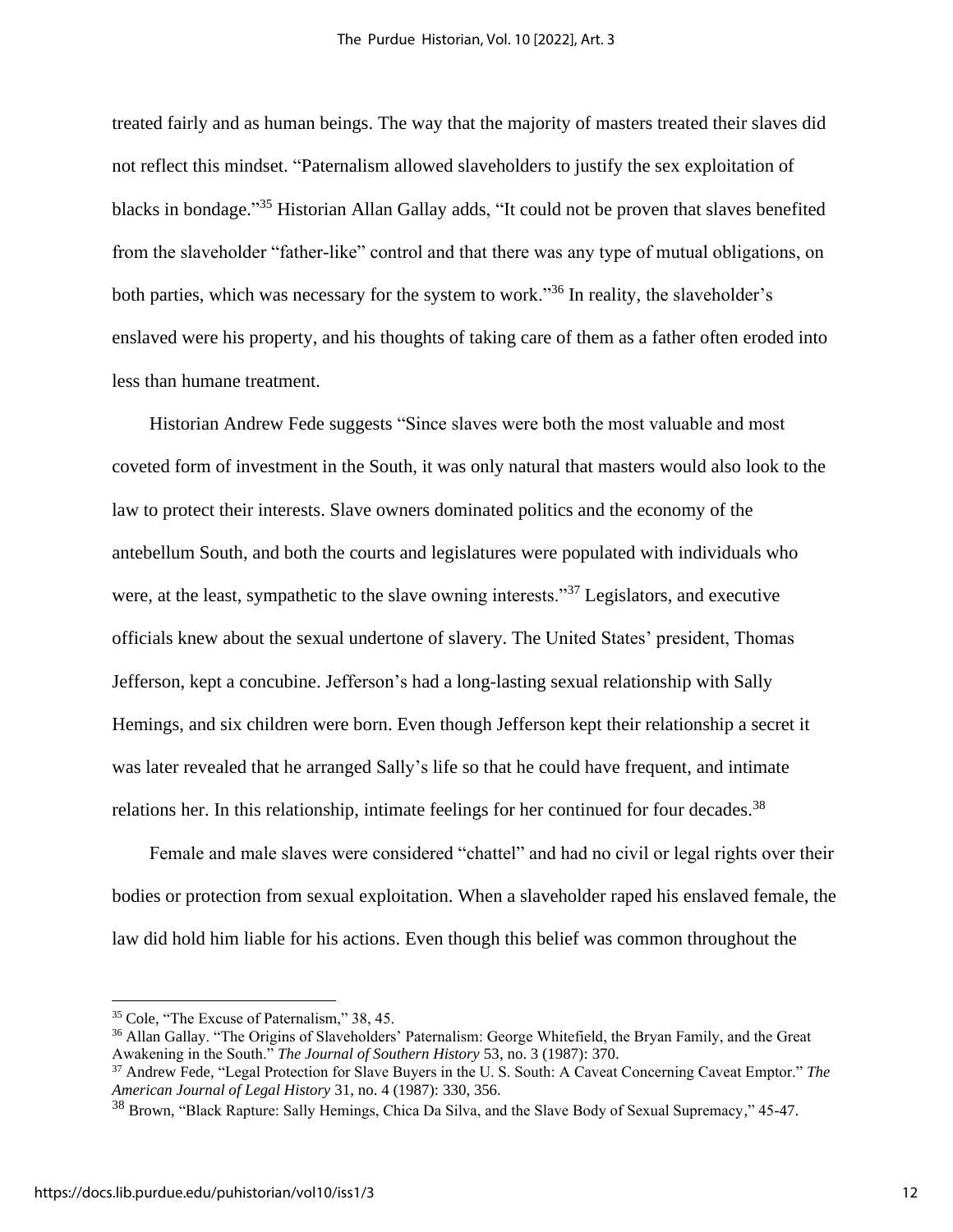south, the rape of a female slave by her slaveholder, was sometimes brought to court in order for "justice" to be served. Courtroom accounts were heard even though a slave could not testify against a white person. This practice placed the slaveholder's rendition of events as truth with the enslaved having no chance at rebuttal. Wilma King expands upon the handling of rape, by the slaveholder, in the courts "It exposes the limitations of male thinking about the crime of rape and shows the slaveholder's thinking about rape. The slaveholder did not take responsibility for the suffering he caused or the indignity his actions triggered in his enslaved female."<sup>39</sup> Historian Peter Bardaglio suggests that "The relative silence of the law on the subject of female slaves who had been raped spoke volumes about the structure of power in southern society, dramatizing the double burden of race and gender that female slaves endured." <sup>40</sup> The slaveholder's property could be used at his discretion without legal action. "It remained the slaveholder's legal right to decide the limits of the relationship between himself and his female slave."<sup>41</sup>

 The judicial system, in the South, held that slaveholders and slaves could not be governed by the same laws. Most often, the lawyers, judges and lawmakers defined slaves as personal property and they meant just that. This enabled them to justify slavery within the common law, so they did not have to acknowledge and pass legislation formulating "slave law." "The laws were geared to the interests of the slave buyer and the southern lawmakers had no problem treating slaves as economic business, and as valuable chattel. The slave owner's interests were dominate." 42

<sup>39</sup> Wilma King, "'Mad' Enough to Kill: Enslaved Women, Murder, and Southern Courts." *The Journal of African American History* 92, no. 1 (2007): 49.

<sup>40</sup> Peter W. Bardaglio, 'Calculated to Excite Indignation in Every Heart.'" *The Journal of Southern History* 60, no. 4 (1994): 758.

 $41$  King, "'Mad' Enough to Kill," 49.

<sup>&</sup>lt;sup>42</sup> Andrew Fede, "Toward a Solution of the Slave Law Dilemma: A Critique of Tushnet's 'The American Law of Slavery.'" *Law and History Review* 2, no. 2 (1984): 315.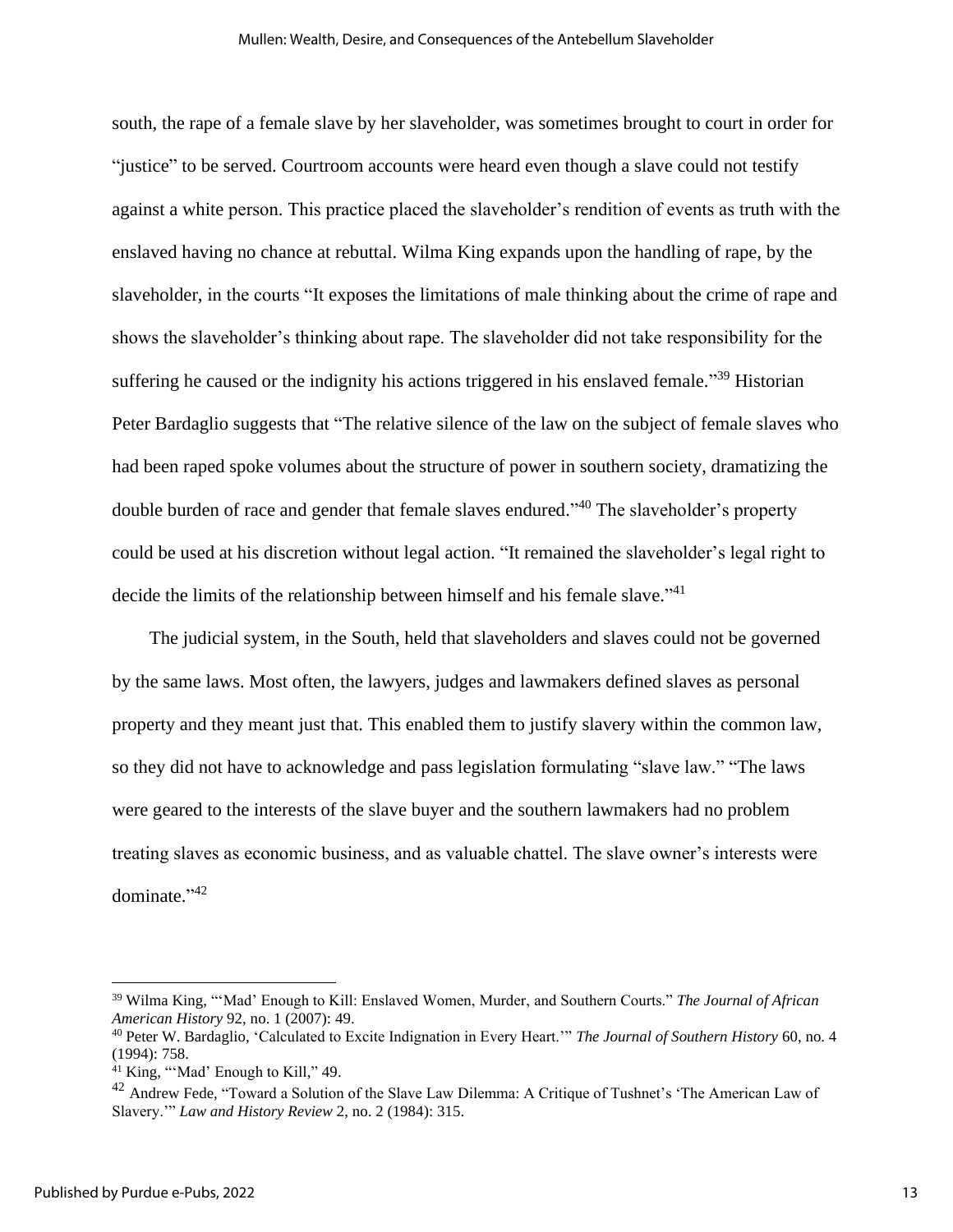Lawmakers eventually made adaptations to the common law of crimes and created new property crime laws to better protect slaves, whom they called most valuable property. The slaveholder's complete control over his enslaved faded away. But different degrees of criminal liability was dependent upon a person's social class standing. A poor slaveholder was more likely, than a wealthy one, to be held liable for slave abuse, specifically sexual abuse.<sup>43</sup> The records of the Works Progress Administration (WPA) in the 1930s states, "Among the records are court cases that challenged the notion that the sexual exploitation of black females was not an offense punishable by law."<sup>44</sup> It is interesting to note that in 1863, President Abraham Lincoln, issued a military order that addressed rape that had no color boundaries. "Punishment for rape will be death, and any violence offered a female, white or colored, with evident intent or purpose to commit rape will be considered as one and punished accordingly,"<sup>45</sup>

 "They (slaves) were products of the long encounter between white exploiters of labor and black sources of labor, productive and reproductive. Their commodification reminded all that, in the South, every child of an enslaved mother was some form of slave laborer, an arrangement that enabled plantation slavery to function. Every enslaved man, woman, and child was a repository of reproductive capital and a source of production."<sup>46</sup> The slaveholder thoughts, feelings and actions were a large part of the system of slavery that encompassed the antebellum South. Research shows that exploitation and abuse described the circumstances of the enslaved female in the antebellum South. This research cannot be verified as 100% accurate since there

<sup>43</sup> Andrew Fede, "Legitimized Violent Slave Abuse in the American South, 1619-1865: A Case Study of Law and Social Change in Six Southern States." *The American Journal of Legal History* 29, no. 2 (1985): 96.

<sup>44</sup> Wilma King, "'PREMATURELY KNOWING OF EVIL THINGS': THE SEXUAL ABUSE OF AFRICAN AMERICAN GIRLS AND YOUNG WOMEN IN SLAVERY AND FREEDOM." *The Journal of African American History* 99, no. 3 (2014): 174.

<sup>&</sup>lt;sup>45</sup> The War of the Rebellion: A Compilation of the Official Records of the Union and Confederate Armies, vol. 12 (16 May 1862), 52; Lincoln's General Orders No. 100: Instructions for the Government of Armies of the United States in the Field (April 24, 1863) at http://avalon.law.yale.edu/19th century/lieber.asp (accessed 7 June 2013): n.p. <sup>46</sup> Baptist, "'Cuffy,' 'Fancy Maids,' and 'One-Eyed Men,'" 1647.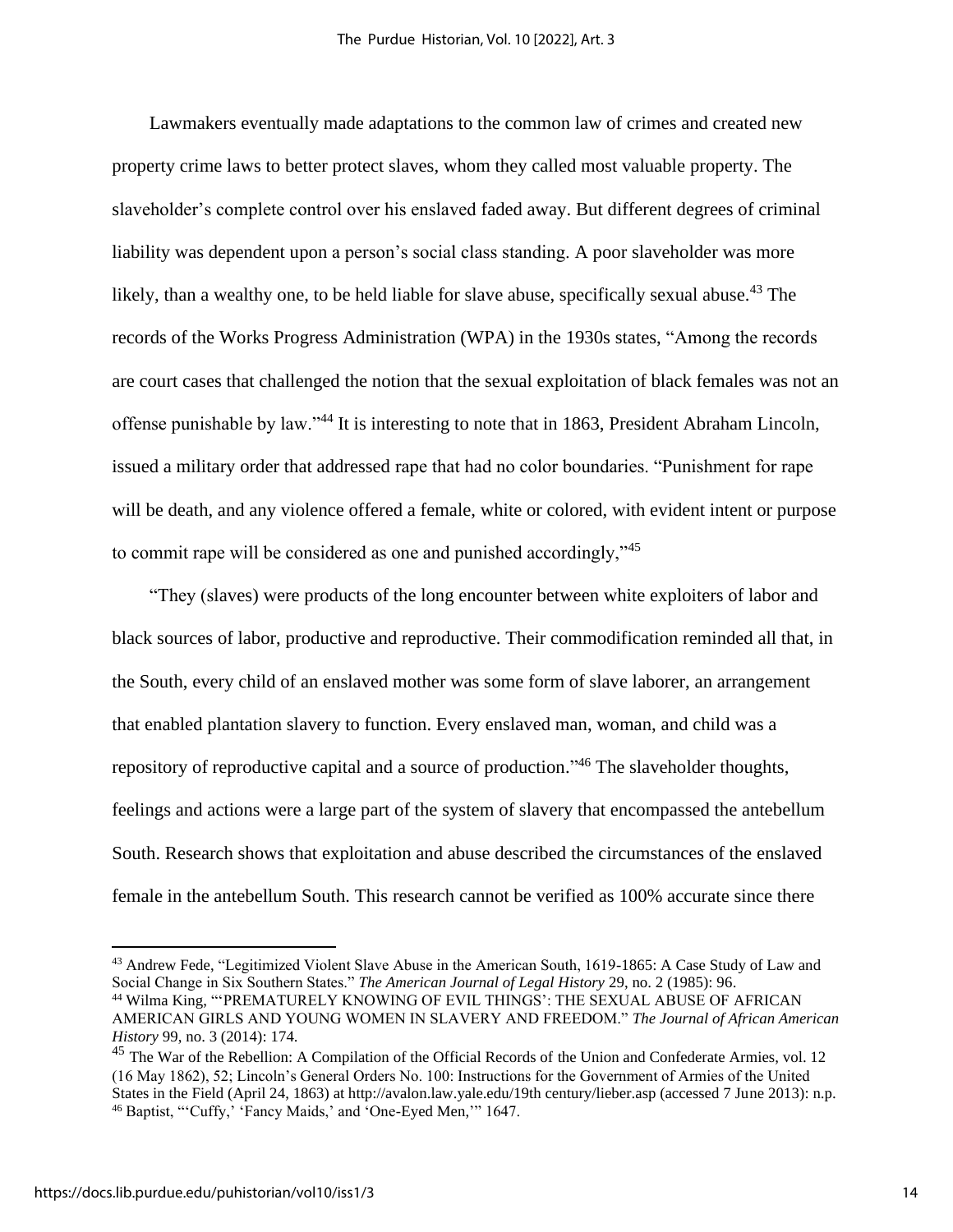are almost no written comments from the slaveholder in reference to how he felt about his enslaved female. Since the slaveholder did not talk about his liaisons with his female slaves, conjectures have to be made as to his thoughts, feelings, and actions. How can his thoughts and actions be verified if he is not a primary source? Secondary information can be used in the form of slave narratives. This essay's "Works Projects Administration's (WPA) slave narratives are presented as transcribed by interviewers."<sup>47</sup> In these slave narratives, their comments are about poor treatment and sexual exploitation. It would seem unlikely that there would be many positive statements about slavery during the antebellum South.

 To satisfy his sexual desires a slaveholder could demand sex from his enslaved female, in other words he could rape her at his discretion. Harriet Jacobs said, "He told me I was his property, that I must be subject to his will in all things. He would compel me to submit to him."<sup>48</sup> In another case, Ethel Mae a Georgia slave, said "They both raped her—father showing the son what it was all about—and she couldn't do anything about it."<sup>49</sup> Another form of rape, and a way to ensure a slave population, was to force slaves to have sexual intercourse, with another slave. A slave's marriage had no recourse in this "slave breeding." Locations for "slave breeding" were named "negro farms" and "breeding rooms." The marriage vows of a slave marriage was a sham. A female could not have a proper husband because the slaveholder told her who she should live with and have children with.<sup>50</sup> Confronting doubtful white northern audiences, Frederick Douglas proclaimed, "I am also prepared to prove that slave breeding is relied upon as one of the

<sup>&</sup>lt;sup>47</sup> National Humanities Center Resource Toolbox. The Making of African American Identity: Vol. I, 1500-1865. "On Slaveholders' Sexual Abuse of Slaves. (Selections from  $19<sup>th</sup>$ -&  $20<sup>th</sup>$ -century Slave Narratives."): 1.

<sup>&</sup>lt;sup>48</sup> National Humanities Center. (19<sup>th</sup>-& 20<sup>th</sup>-century Slave Narrative). Harriet Jacobs, "Incidents in the Life of a Slave Girl," (1861): 7.

<sup>&</sup>lt;sup>49</sup> Charles L. Perdue Jr., Thomas E. Barden, and Robert K. Phillips, eds., Weevils in the Wheat: Interviews with Virginia Ex-Slaves, (1976): 301.

<sup>50</sup> Lomax, "BLACK VENUS AND JEZEBEL SLUTS," 27.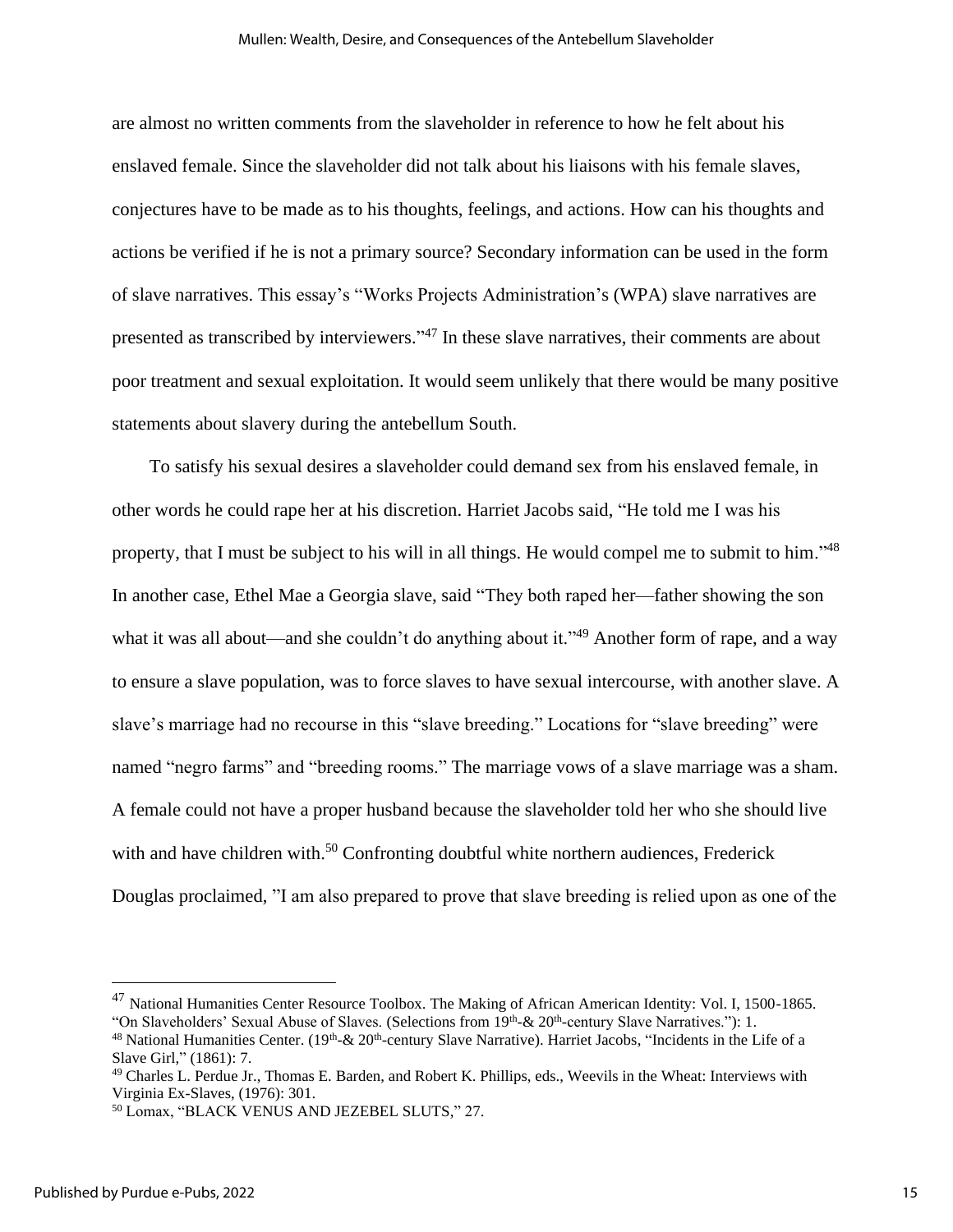chief sources of wealth."<sup>51</sup> The slaveholder, as a slave breeder, was more concerned about his females having children who would grow up to keep the slave system running. Sarah Eiland's historical findings suggest that the rise in the mixed-race slave population, and in southern households, is evidence that sexual exploitation occurred between the enslaved female and the white slaveholders who owned them.<sup>52</sup>

 The slaveholder was complicit in the continuation of this exploitation of his enslaved females. He could buy a "fancy maid" at market and then keep her as a concubine. This relationship could lead to intimacy and affection but most often did not. The ex-slave William J. Anderson states, "He always kept a colored Miss in the house with him. This is another curse of Slavery-- concubinage and illegitimate connections."<sup>53</sup> It was the enslaved female who, most likely, played out the role of having an intimate relationship to get special treatment for herself and any children born from the union. "When he died, he willed her and al dem chillens a house, some land, and a little money."<sup>54</sup> This slaveholder had some affectionate and/or intimate feelings and concern for his concubine.

 The pursuit of happiness in the antebellum South produced no happiness for the enslaved African American. The slaveholder, who exploited his enslaved property, did not grant equality or equal rights. Slavery was a system used to make financial gains. The slaveholder's enslaved, especially the enslaved female, was a commodity, a medium of exchange, a tool to be used. He could do what he wanted with his "human property" with little consequence of legal action. A

<sup>&</sup>lt;sup>51</sup> National Humanities Center. (19<sup>th</sup>-& 20<sup>th</sup>-century Slave Narrative). Frederick Douglas," My Bondage and My Freedom," (1855): 5. (Further research finds that he did not prove that slave breeding existed.)

<sup>52</sup> Sarah W. Eiland, "The Unspoken Demands of Slavery: The Exploitation of Female Slaves in the Memphis Slave Trade," *The Gettysburg College Journal of the Civil War Era*: Vol. 10 , Article 6. (2020): From abstract.

<sup>&</sup>lt;sup>53</sup> National Humanities Center,  $(19<sup>th</sup>-& 20<sup>th</sup>-century Slave Narrative)$ . William J. Anderson, "Twenty-Four Years a Slave," (1857): 4.

<sup>54</sup> Louisa Picquet and Hiram Mattison, The Octoroon: Or Inside Views of Southern Domestic Life, electronic edition, Manuscripts, Archives & Rare Books Division, (accessed 13 January 2011): 10.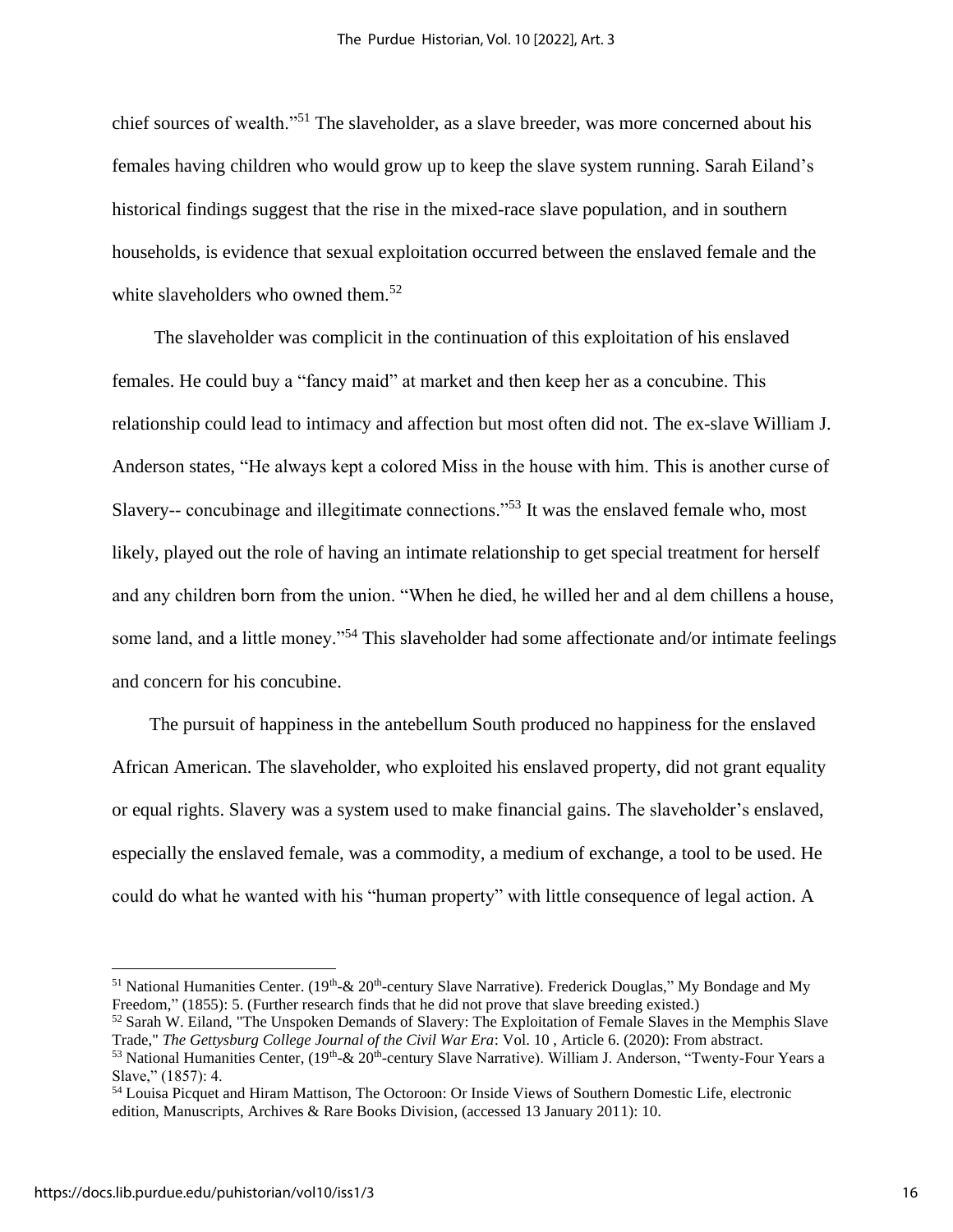slaveholder's major thoughts and actions were focused on making money, and not focused on the care and wellbeing of the enslaved. One way to preserve his wealth and maintain it was through slave breeding. His focus was money, but his sexual desires sometimes trumped this focus. He arranged a relationship with his enslaved female, he kept a concubine. Did he have intimate feelings for her? Care and concern was shown, not through his words, but through his material gifts. His social standing, his reputation and trust of his family were important to him. His trust was broken, though, when he had a relationship with an enslaved female. Secrecy was necessary in his relationships with his family and his social standing. The actions against his enslaved remained hidden and were not discussed. In ex-slave, Frederick Douglas' words, "The white man's happiness cannot be purchased by the black man's misery."<sup>55</sup> The slaveholder, tried to "balance" the aspects of trust with family, his financial well-being, his actions with his enslaved (especially his enslaved females), and societies approval. In reality his" unbalanced" thoughts and actions trapped him in a losing slavery culture. Slavery joined the slaveholder and enslaved in dangerous, unbalanced and degrading systems of human rights, finance, society and law.

<sup>&</sup>lt;sup>55</sup> National Humanities Center. (19<sup>th</sup>-& 20<sup>th</sup>-century Slave Narrative). Frederick Douglas," My Bondage and My Freedom," (1855): n.p.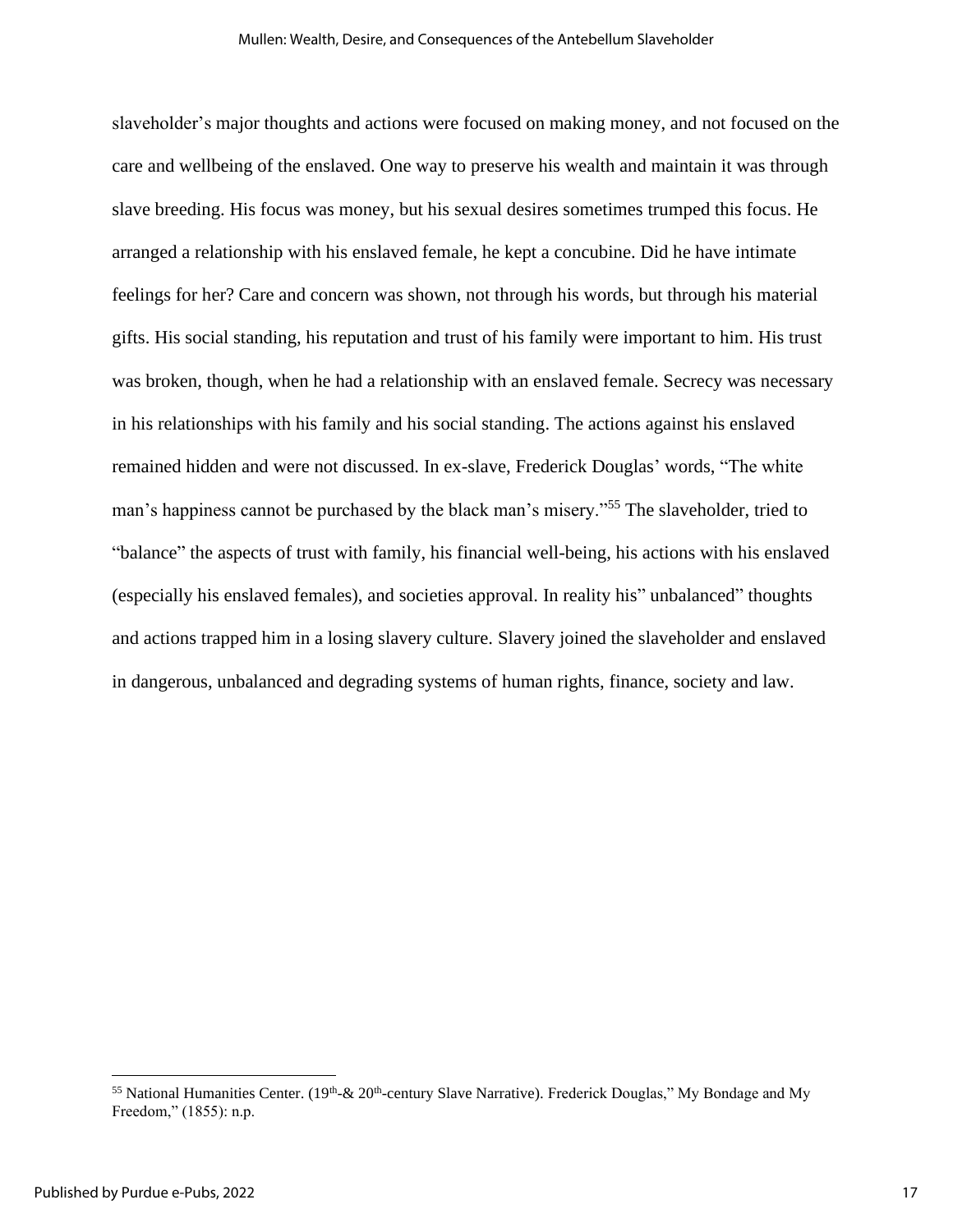### Bibliography

- Baptist, Edward E. "'Cuffy,' 'Fancy Maids,' and 'One-Eyed Men': Rape, Commodification, and the Domestic Slave Trade in the United States." The American Historical Review 106, no. 5 (2001): 1619–50. https://doi.org/10.2307/2692741.
- Bardaglio, Peter W. "Rape and the Law in the Old South: 'Calculated to Excite Indignation in Every Heart.'" The Journal of Southern History 60, no. 4 (1994): 749–72. https://doi.org/10.2307/2211066.
- Brown, Kimberly Juanita. "Black Rapture: Sally Hemings, Chica Da Silva, and the Slave Body of Sexual Supremacy." Women's Studies Quarterly 35, no. 1/2 (2007): 45–66. http://www.jstor.org/stable/27649654.
- Camp, Stephanie M. H. "The Pleasures of Resistance: Enslaved Women and Body Politics in the Plantation South, 1830-1861." The Journal of Southern History 68, no. 3 (2002): 533–72. https://doi.org/10.2307/3070158.
- Cole, Josh. "The Excuse of Paternalism in the Antebellum South: Ideology or Practice?" Historia, issue 2006, pp. 31-45.
- Conrad, Alfred H., and John R. Meyer. "The Economics of Slavery in the Ante Bellum South." Journal of Political Economy 66, no. 2 (1958): 95–130. http://www.jstor.org/stable/1827270.
- Davis, Adrienne D. "The Private Law of Race and Sex: An Antebellum Perspective." Stanford Law Review 51, no. 2 (1999): 221–88. https://doi.org/10.2307/1229269.
- Dunaway, Wilma A. "Diaspora, Death, and Sexual Exploitation: Slave Families at Risk in the Mountain South." Appalachian Journal 26, no. 2 (1999): 128–49. http://www.jstor.org/stable/40933957.
- Eiland, Sarah W. (2020) "The Unspoken Demands of Slavery: The Exploitation of Female Slaves in the Memphis Slave Trade," The Gettysburg College Journal of the Civil War Era: Vol. 10 , Article 6. Available at: https://cupola.gettysburg.edu/gcjcwe/vol10/iss1/6
- Equal Justice Initiative. "MONTGOMERY SLAVE TRADE." SLAVERY IN AMERICA: THE MONTGOMERY SLAVE TRADE. Equal Justice Initiative, 2018. http://www.jstor.org/stable/resrep30693.5.
- Fede, Andrew. "Legal Protection for Slave Buyers in the U. S. South: A Caveat Concerning Caveat Emptor." The American Journal of Legal History 31, no. 4 (1987): 322–58. https://doi.org/10.2307/845548.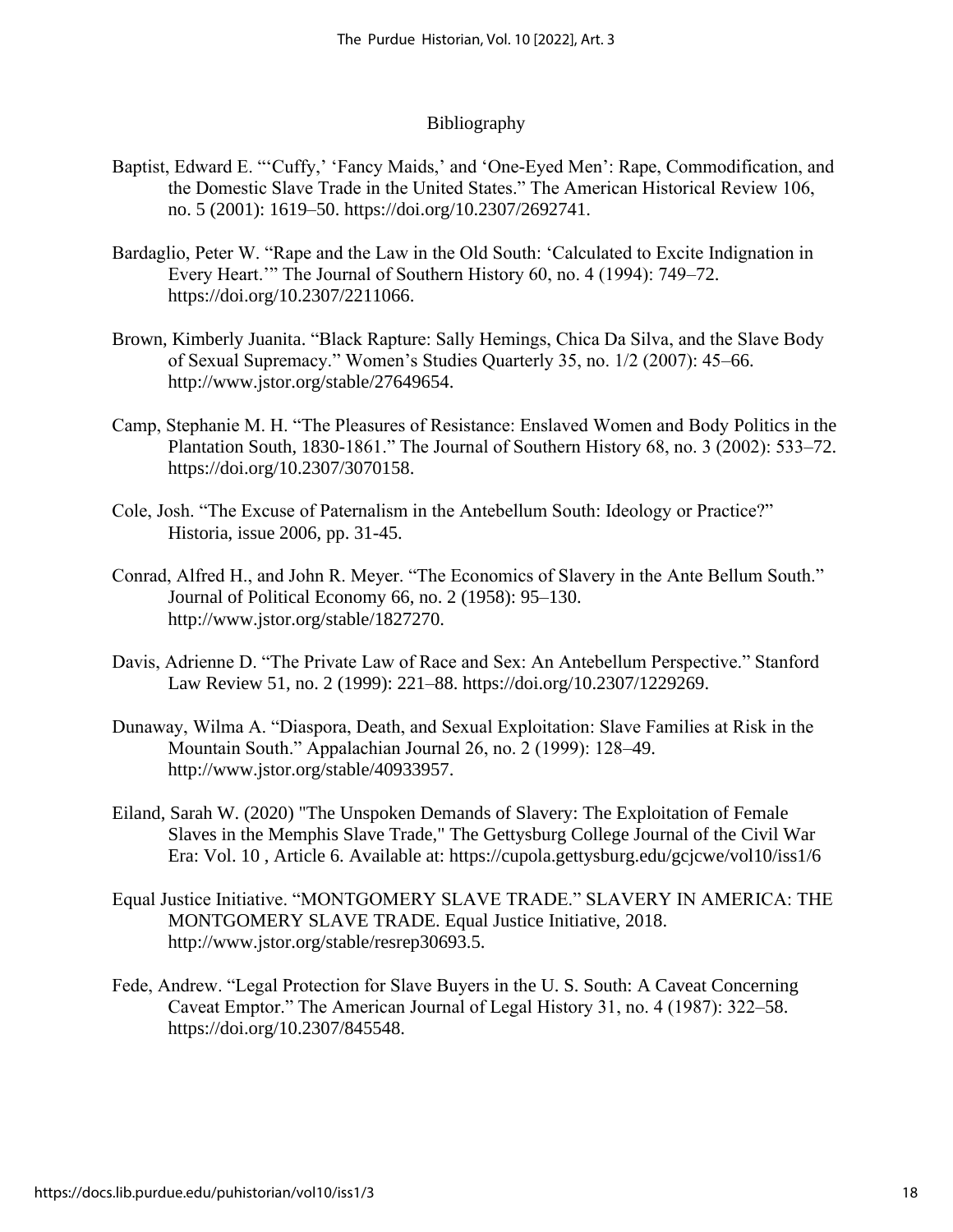- Fede, Andrew. "Legitimized Violent Slave Abuse in the American South, 1619-1865: A Case Study of Law and Social Change in Six Southern States." The American Journal of Legal History 29, no. 2 (1985): 93–150. https://doi.org/10.2307/844931.
- Fede, Andrew. "Toward a Solution of the Slave Law Dilemma: A Critique of Tushnet's 'The American Law of Slavery.'" Law and History Review 2, no. 2 (1984): 301–20. https://doi.org/10.2307/743736.
- Field, Kendra. Review of THE VIOLENCE OF FAMILY FORMATION: ENSLAVED FAMILIES AND REPRODUCTIVE LABOR IN THE MARKETPLACE, by Heather Andrea Williams and Gregory D. Smithers. Reviews in American History 42, no. 2 (2014): 255–64. http://www.jstor.org/stable/43661663.
- Forret, Jeff. "Conflict and the 'Slave Community': Violence among Slaves in Upcountry South Carolina." The Journal of Southern History 74, no. 3 (2008): 551–88. https://doi.org/10.2307/27650229.
- Frederick Douglass Quotes. BrainyQuote.com, BrainyMedia Inc, 2021. https://www.brainyquote.com/quotes/frederick\_douglass\_201581, accessed December 1, 2021.
- Gallay, Allan. "The Origins of Slaveholders' Paternalism: George Whitefield, the Bryan Family, and the Great Awakening in the South." The Journal of Southern History 53, no. 3 (1987): 369–94. https://doi.org/10.2307/2209360.
- Genovese, Eugene D. Roll, Jordan, Roll: The World the Slaves Made. New York: Pantheon Books, 1974.
- Genovese, Eugene D. "The Medical and Insurance Costs of Slaveholding in the Cotton Belt." The Journal of Negro History 45, no. 3 (1960): 141–55. https://doi.org/10.2307/2716257.
- Hahn, Steven. Review of Honor and Patriarchy in the Old South, by Bertram Wyatt-Brown. American Quarterly 36, no. 1 (1984): 145–53. https://doi.org/10.2307/2712844.
- Henderson, Carol E. "Borderlands: The Critical Matrix of Caste, Class, and Color in Incidents in the Life of A Slave Girl." Legacy 16, no. 1 (1999): 49–58. http://www.jstor.org/stable/25679288.
- Hilde, Libra R. "Mortifications Peculiarly Their Own: Rape, Concubinage, and White Paternity." In Slavery, Fatherhood, and Paternal Duty in African American Communities over the Long Nineteenth Century, 197–225. University of North Carolina Press, 2020. http://www.jstor.org/stable/10.5149/9781469660691\_hilde.10. (Notes not available on JSTOR.)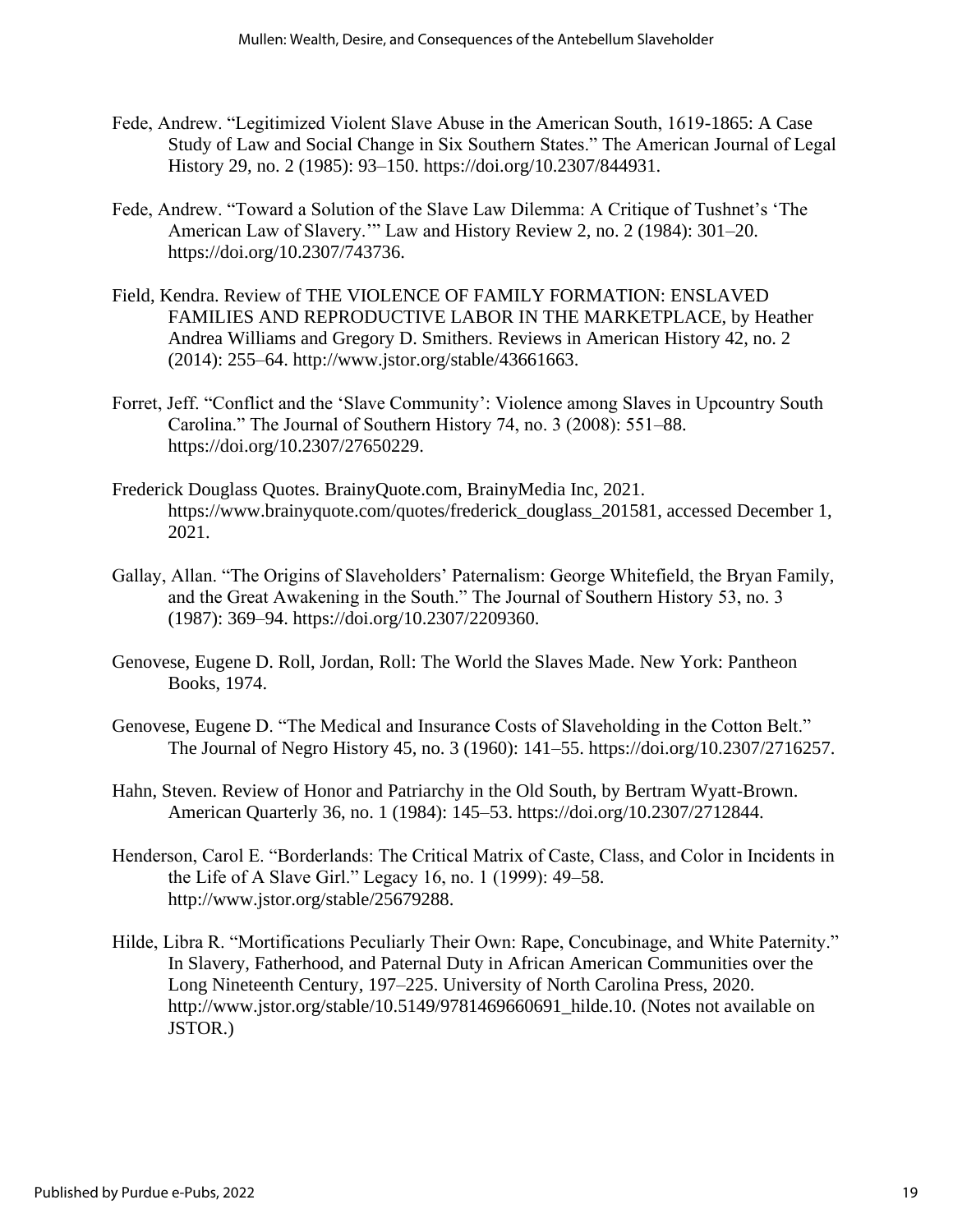- Hine, Darlene Clark. "'Ar'n't I a Woman?: Female Slaves in the Plantation South': Twenty Years After." The Journal of African American History 92, no. 1 (2007): 13–21. http://www.jstor.org/stable/20064151.
- Johnson, Walter. Review of Inconsistency, Contradiction, and Complete Confusion: The Everyday Life of the Law of Slavery, by Thomas D. Morris. Law & Social Inquiry 22, no. 2 (1997): 405–33. http://www.jstor.org/stable/828793.
- Johnson, Walter. Soul By Soul: Life Inside the Antebellum Slave Market. Cambridge: Harvard University Press, 1999.
- Jones-Rogers, Stephanie. They Were Her Property. New Haven: Yale University Press, 2019.
- Katyal, Neal Kumar. "Men Who Own Women: A Thirteenth Amendment Critique of Forced Prostitution." The Yale Law Journal 103, no. 3 (1993): 791–826. https://doi.org/10.2307/797084.
- King, Wilma. "'Mad' Enough to Kill: Enslaved Women, Murder, and Southern Courts." The Journal of African American History 92, no. 1 (2007): 37–56. http://www.jstor.org/stable/20064153.
- King, Wilma. "'PREMATURELY KNOWING OF EVIL THINGS': THE SEXUAL ABUSE OF AFRICAN AMERICAN GIRLS AND YOUNG WOMEN IN SLAVERY AND FREEDOM." The Journal of African American History 99, no. 3 (2014): 173–96. https://doi.org/10.5323/jafriamerhist.99.3.0173.
- Kotlikoff, Lawrence J. "The Structure of Slave Prices in New Orleans, 1804 to 1862," Economic Inquiry 17 (October 1979): 496–518.
- Lomax, Tamura. "BLACK VENUS AND JEZEBEL SLUTS: Writing Race, Sex, and Gender in Religion and Culture." In Jezebel Unhinged: Loosing the Black Female Body in Religion and Culture, 13–33. Duke University Press, 2018. https://doi.org/10.2307/j.ctv11cw2zm.6. (Notes not available on JSTOR.)
- Maillard, M. (2014, February 03) Julia Ann Chinn (ca. 1790-1833). BlackPast.org. https://www.blackpost.org/african-american-history/chinn-julia-ann-ca-17900-1833/.
- Masur, Kate. Review of The World the Abolitionists Made: Reconsidering the Domestic Slave Trade, by Steven Deyle. Reviews in American History 33, no. 4 (2005): 518–26. http://www.jstor.org/stable/30031784.
- National Humanities Center Resource Toolbox. The Making of African American Identity: Vol. I, 1500-1865. "On Slaveholders' Sexual Abuse of Slaves. Selections from 19th-& 20thcentury Slave Narratives."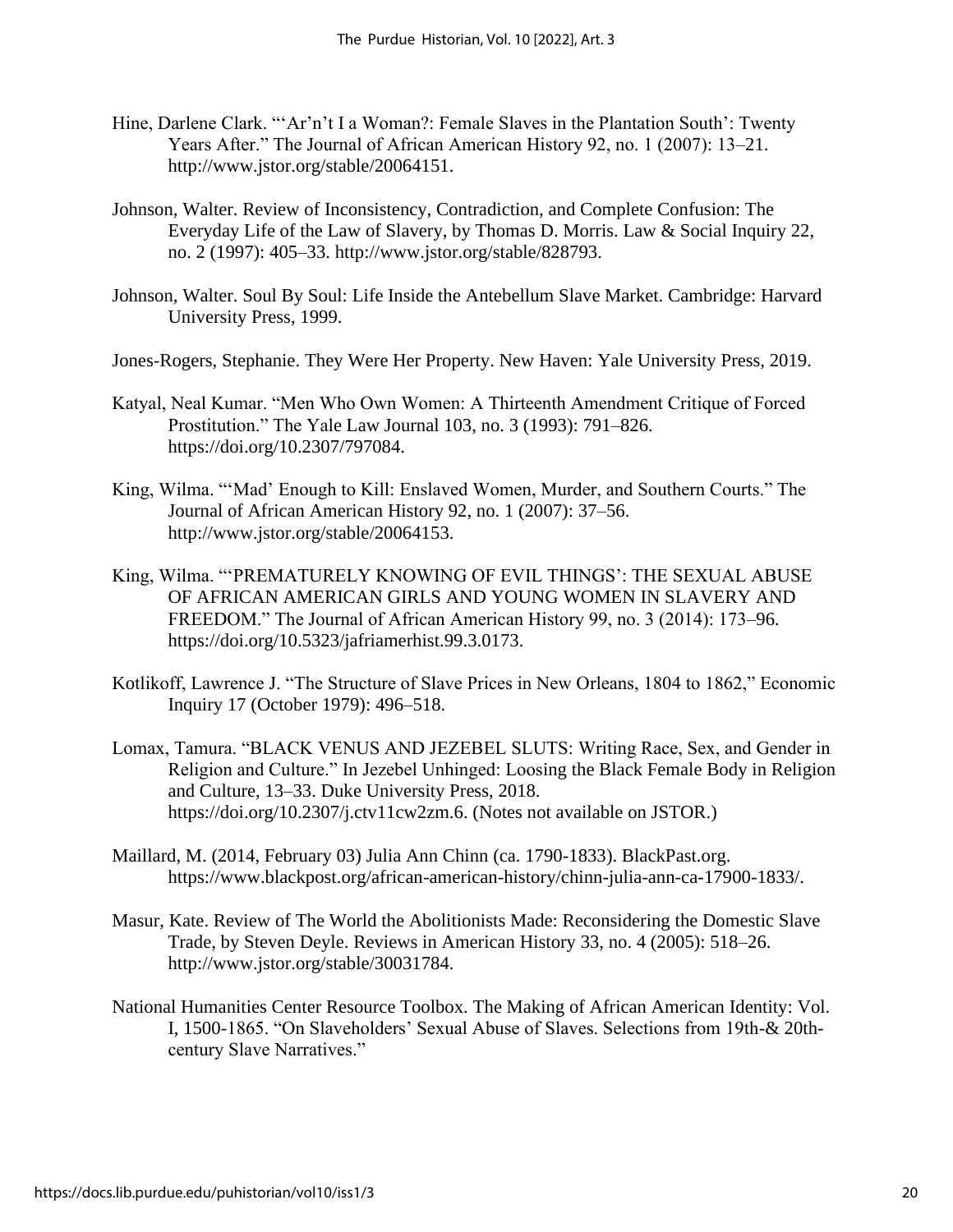- Newbury, Michael. "Eaten Alive: Slavery and Celebrity in Antebellum America." ELH 61, no. 1 (1994): 159–87. http://www.jstor.org/stable/2873437.
- Olney, James. "'I Was Born': Slave Narratives, Their Status as Autobiography and as Literature." Callaloo, no. 20 (1984): 46–73. https://doi.org/10.2307/2930678.
- Pessen, Edward. "How Different from Each Other Were the Antebellum North and South?" The American Historical Review 85, no. 5 (1980): 1119–49. https://doi.org/10.2307/1853242.
- Perdue, Charles L. Jr., Thomas E. Barden, and Robert K. Phillips, eds., Weevils in the Wheat: Interviews with Virginia Ex-Slaves (Charlottesville, VA, 1976), 301.
- Picquet, Louisa and Hiram Mattison, The Octoroon: Or Inside Views of Southern Domestic Life, electronic edition, Manuscripts, Archives & Rare Books Division, Schomburg Center for Research in Black Culture, New York Public Library, Astor, Lenox and Tilden Foundations, accessed 13 January 2011, 10.
- Schafer, Judith K. "'Open and Notorious Concubinage': The Emancipation of Slave Mistresses by Will and the Supreme Court in Antebellum Louisiana." Louisiana History: The Journal of the Louisiana Historical Association 28, no. 2 (1987): 165–82. http://www.jstor.org/stable/4232574.
- "Slavery and the Making of America. The Slave Experience: Men, Women & Gender/PBS." Thirteen.org, 2019, www.thriteen.org/wnet/slavery/experience/gender/histroy2.html.
- Spillers, Hortense J. "Mama's Baby, Papa's Maybe: An American Grammar Book." Diacritics 17, no. 2 (1987): 65–81. https://doi.org/10.2307/464747.
- State of Missouri v. Celia, FCC, MO; Higginbotham, "Race, Sex, Education and Missouri Jurisprudence," 682.
- Stevenson, Brenda. "WHAT'S LOVE GOT TO DO WITH IT? CONCUBINAGE AND ENSLAVED WOMEN AND GIRLS IN THE ANTEBELLUM SOUTH." The Journal of African American History 98, no. 1 (2013): 99–125. https://doi.org/10.5323/jafriamerhist.98.1.0099.
- The War of the Rebellion: A Compilation of the Official Records of the Union and Confederate Armies, vol. 12 (16 May 1862), 52; Lincoln's General Orders No. 100: Instructions for the Government of Armies of the United States in the Field (April 24, 1863) at http://avalon.law.yale.edu/19th century/lieber.asp (accessed 7 June 2013).
- Wahl, Jenny B. "The Jurisprudence of American Slave Sales." The Journal of Economic History 56, no. 1 (1996): 143–69. http://www.jstor.org/stable/2124022.